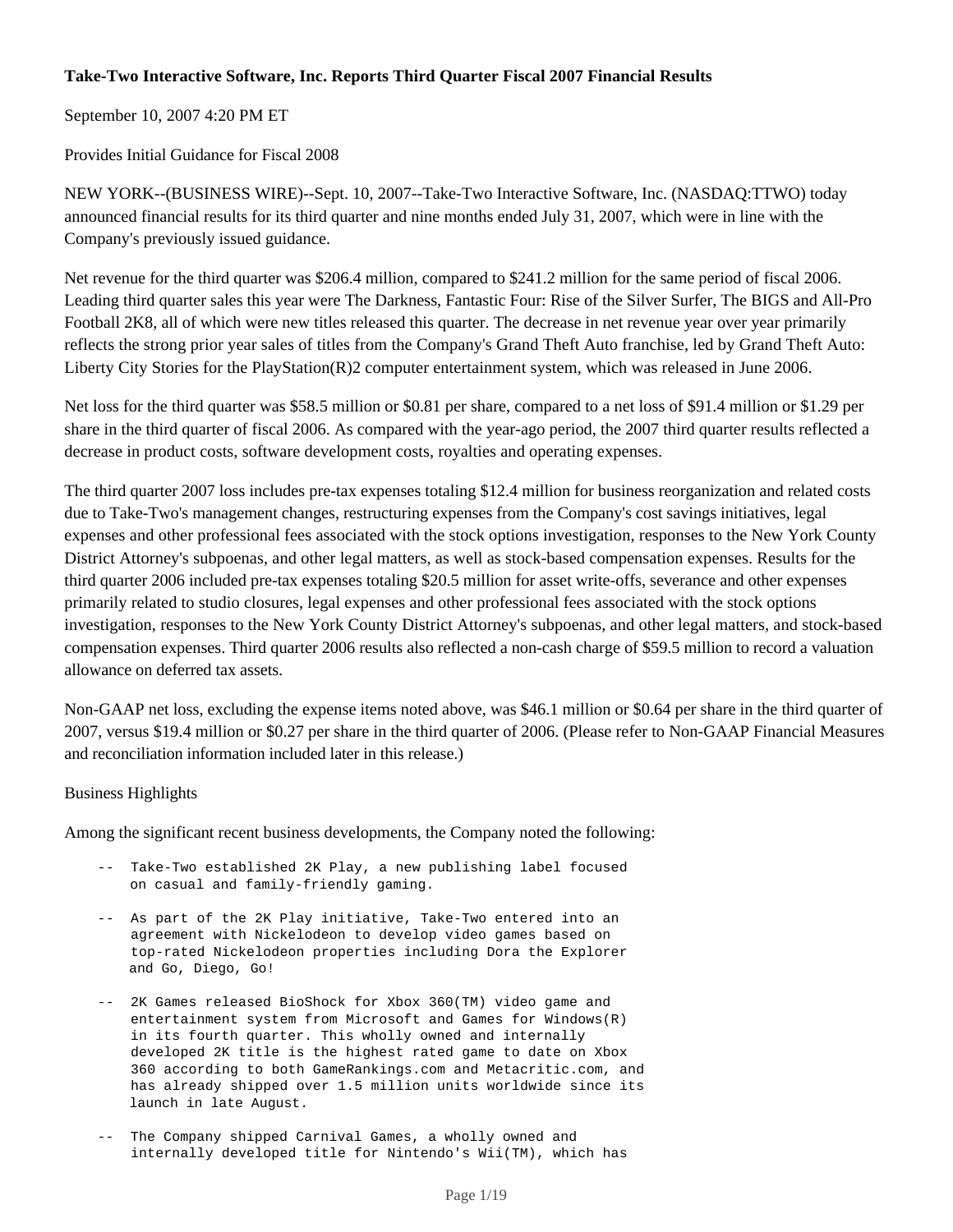been positively received by retail and consumers and is benefiting from the increasing demand for casual games.

 -- Take-Two announced the sale of Joytech, its video game accessories business, reflecting the Company's previously announced plans to divest its non-core businesses.

#### Management Comments

Strauss Zelnick, Chairman of Take-Two, stated, "Today we are establishing guidance for fiscal 2008 - the first full year to reflect the contributions of our new management team. Our outlook reflects a strong product pipeline, the benefits of a comprehensive restructuring and cost-efficiency program, including the sale of our non-core Joytech accessories division, and the expected profitability of our sports business. We also are announcing a new publishing label - 2K Play - focused on the expanding casual gamer market. We are proud of what this Company's management team has accomplished in a short time, and confident that our efforts will build the value of Take-Two in the future."

Ben Feder, Chief Executive Officer of Take-Two, added, "Take-Two is well-positioned to capitalize on the growth of the video game market as next generation consoles gain traction. Our creative teams are delivering a strong and increasingly diverse product portfolio, including our successful new BioShock franchise. We are looking forward to our 2007 holiday line up, as well as our solid 2008 slate, which includes the release of Grand Theft Auto IV in our fiscal 2008 second quarter."

#### Year-to-Date Results

For the nine months ended July 31, 2007, net revenues were \$689.2 million, compared to \$771.3 million for the same period a year ago. Net loss for the first nine months of 2007 was \$131.3 million or \$1.83 per share, compared to \$170.9 million or \$2.41 for the 2006 period. Results for the first nine months of 2007 reflect pre-tax expenses totaling approximately \$44.7 million for items similar to those incurred in this year's third quarter. Results for the first nine months of 2006 included pre-tax expenses totaling \$45.7 million for items similar to those incurred in last year's third quarter, as well as a non-cash charge of \$59.5 million to record a valuation allowance on deferred tax assets.

Non-GAAP net loss was \$86.6 million or \$1.21 per share in the first nine months of 2007, versus \$83.0 million or \$1.17 per share in the comparable period of 2006. (Please refer to Non-GAAP Financial Measures and reconciliation information included later in this release.)

### Financial Guidance

The Company is reiterating its previous guidance for the fourth quarter ending October 31, 2007, and providing initial guidance for the fiscal year ending October 31, 2008 as follows:

|                                 | Revenue* | Non-GAAP<br>EPS                 | Business<br>reorganization<br>and other<br>unusual<br>charges per | Stock-based<br>compensation<br>share (a) per share | GAAP EPS                  |
|---------------------------------|----------|---------------------------------|-------------------------------------------------------------------|----------------------------------------------------|---------------------------|
| Fourth<br>quarter<br>10/31/2007 |          | ending $$275$ to $$(0.05)$ to   | $$300 \t$(0.10) \t$(0.08)$                                        | \$ (0.08)                                          | \$ (0.20) to<br>\$ (0.25) |
| Fiscal<br>year<br>ending        |          | 10/31/2007 \$950 to \$(1.30) to |                                                                   |                                                    | $$(2.05)$ to              |
|                                 |          |                                 | (b) $$1,000 \t $(1.35) \t $(0.61)$                                | \$ (0.25)                                          | \$(2.10)                  |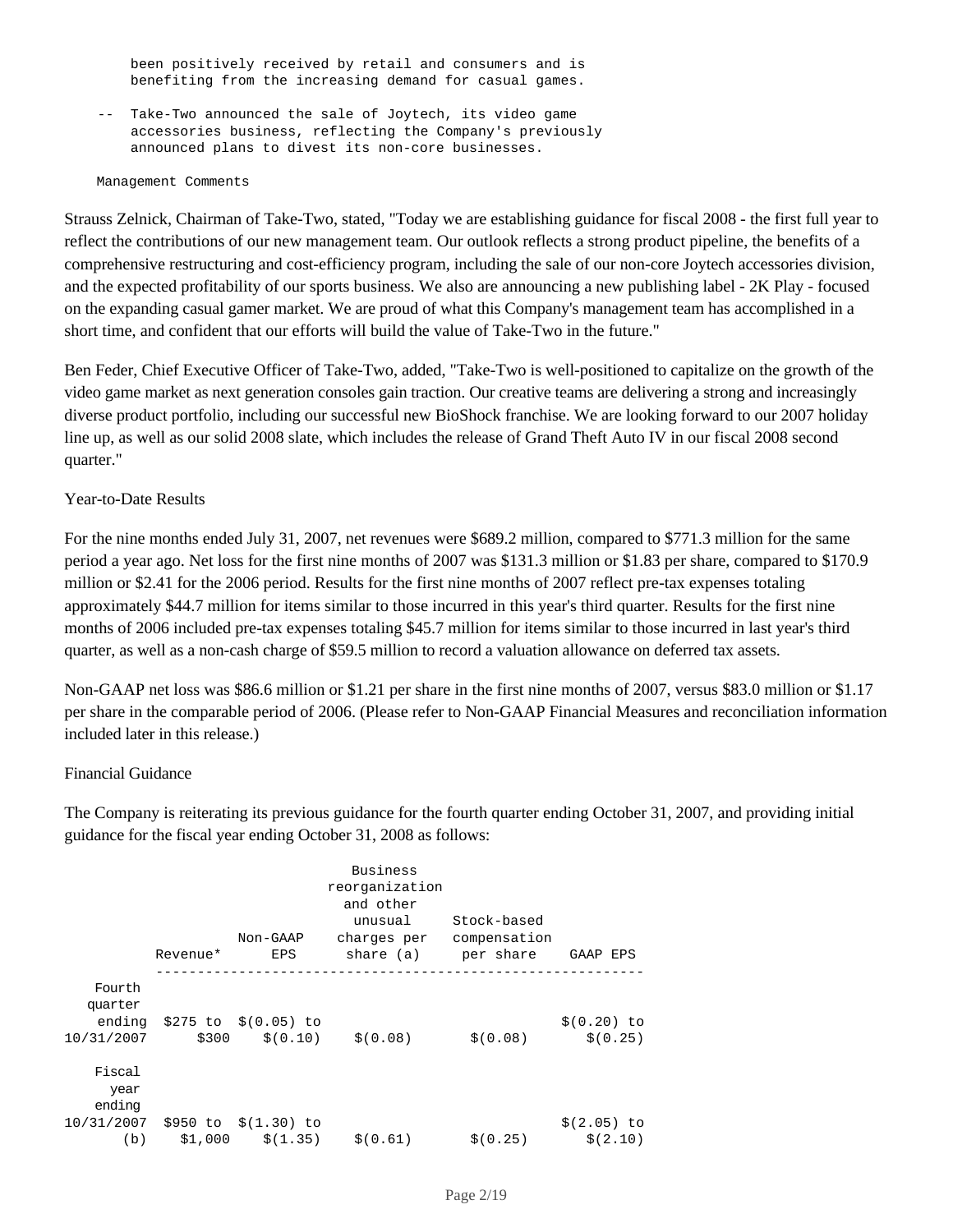| Fiscal |                                 |        |          |             |           |
|--------|---------------------------------|--------|----------|-------------|-----------|
| year   |                                 |        |          |             |           |
| ending |                                 |        |          |             |           |
|        | 10/31/2008 \$1,100 to \$1.30 to |        |          |             | \$0.80 to |
| (c)    | \$1,400                         | \$1.50 | \$(0.05) | \$(0.45)(d) | \$1.00    |

\* Dollars in millions

(a) Business reorganization and other unusual charges include expenses related to Take-Two's management and board changes, restructuring expenses from the Company's cost savings initiatives, legal expenses and other professional fees associated with the stock options investigation and responses to the New York County District Attorney's subpoenas, and expenses related to other unusual legal matters. (b) 2007 fiscal year EPS estimates reflect no tax benefit for losses. (c) 2008 fiscal year EPS estimates reflect tax expense on international operations only. (d) Includes estimated stock-based compensation expense for approximately 2 million stock options that are subject to variable accounting. Actual expense to be recorded in connection with these options is dependent upon several factors, including future changes in the Company's stock price.

Key assumptions and dependencies underlying the Company's guidance include continued consumer acceptance of the Xbox 360(TM) video game and entertainment system from Microsoft, PLAYSTATION(R)3 computer entertainment system and Wii(TM) home video game system from Nintendo; the ability to develop and publish products that capture market share for these next generation systems while continuing to leverage opportunities on legacy platforms; as well as the timely delivery of the titles detailed in this release.

Product Pipeline

The following titles are planned for release in the remainder of fiscal 2007:

Title Platform ----------------------------------------------------------------------Rockstar Games presents Table Tennis Wii Elder Scrolls IV(R): Oblivion(TM) Xbox 360, PC Game of the Year Edition (GotY) NHL(R) 2K8 Xbox 360, PS3, PS2 NBA(R) 2K8 Xbox 360, PS3, PS2 MLB(R) Power Pros Wii, PS2 Manhunt 2 Wii, PS2, PSP

Take-Two's line up announced to date for fiscal 2008 includes the following titles:

Title Platform ----------------------------------------------------------------------Bully: Scholarship Edition Xbox 360, Wii College Hoops 2K8 Xbox 360, PS3, PS2 Dora the Explorer **DS** and consoles Go, Diego, Go! DS and consoles Midnight Club: Los Angeles Xbox 360, PS3 Major League Baseball(R) 2K8 Multiple platforms Top Spin Tennis Wii Sid Meier's Civilization(R) Xbox 360, PS3, DS, Wii Revolution(TM) Grand Theft Auto IV Xbox 360, PS3 Top Spin 3 Xbox 360, PS3 Grand Theft Auto IV episodic Xbox 360 content<br>NBA(R) 2K9 NBA(R) 2K9 Multiple platforms<br>NHL(R) 2K9 Multiple platforms Multiple platforms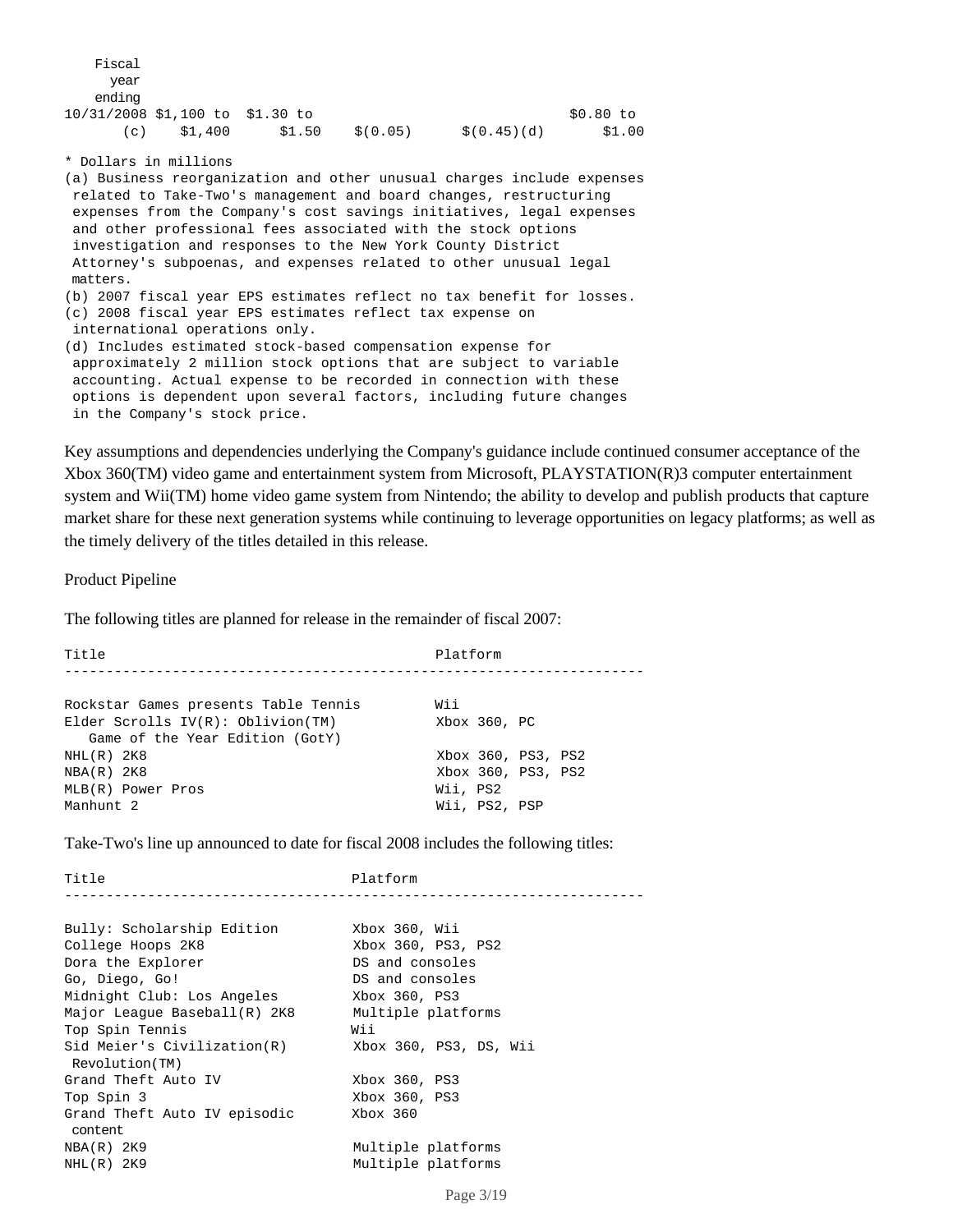### Conference Call

Take-Two will host a conference call today at 5:00 pm Eastern Time to review these results and discuss other topics. The call can be accessed by dialing (877) 407-0984 or (201) 689-8577. A live listen-only webcast of the call will be available by visiting http://ir.take2games.com and a replay will be available following the call at the same location.

### Non-GAAP Financial Measures

In addition to reporting financial results in accordance with U.S. generally accepted accounting principles (GAAP), Take-Two also uses non-GAAP measures of financial performance that exclude certain non-recurring or non-cash items. Non-GAAP gross profit, operating income, net income and diluted earnings per share are measures that exclude certain non-recurring or non-cash items and should be considered in addition to results prepared in accordance with GAAP, and are not intended to be considered in isolation from, as a substitute for, or superior to, GAAP results. These non-GAAP financial measures may be different from similarly titled measures used by other companies.

The non-GAAP measures exclude the following items from the Company's statements of operations:

- -- Business reorganization and related restructuring expenses
- -- Stock-based compensation
- -- Professional fees and expenses associated with the Company's stock options investigation and certain other unusual regulatory and legal matters
- -- Non-cash charges related to asset write-offs
- -- Severance, relocation and other expenses outside of the Company's planned business reorganization initiatives, primarily related to certain studio closures in the 2006 periods
- -- Charge recorded to income tax expense for a valuation allowance, reflecting the uncertain utilization of deferred tax assets
- -- Income tax effects of the items listed above

In addition, the Company may consider whether other significant non-recurring items that arise in the future should also be excluded from the non-GAAP financial measures it uses.

The Company believes that these non-GAAP financial measures, when taken into consideration with the corresponding GAAP financial measures, are important in gaining an understanding of the Company's ongoing business. These non-GAAP financial measures also provide for comparative results from period to period. In addition, the Company believes it is appropriate to exclude certain items as follows:

Business reorganization and related restructuring expenses

In March 2007, the Company's stockholders elected a new slate of members to Take-Two's Board of Directors, who immediately removed the Company's former President and Chief Executive Officer. Subsequently, the Company's former Chief Financial Officer resigned. As a result of these actions and the implementation of a business reorganization plan, the Company incurred significant costs in the three and nine months ended July 31, 2007 to reduce headcount, relocate employees and consolidate sales and operational functions. In addition, certain intellectual property was impaired and written off in the nine months ended July 31, 2007, based on a determination made by the newly appointed management team.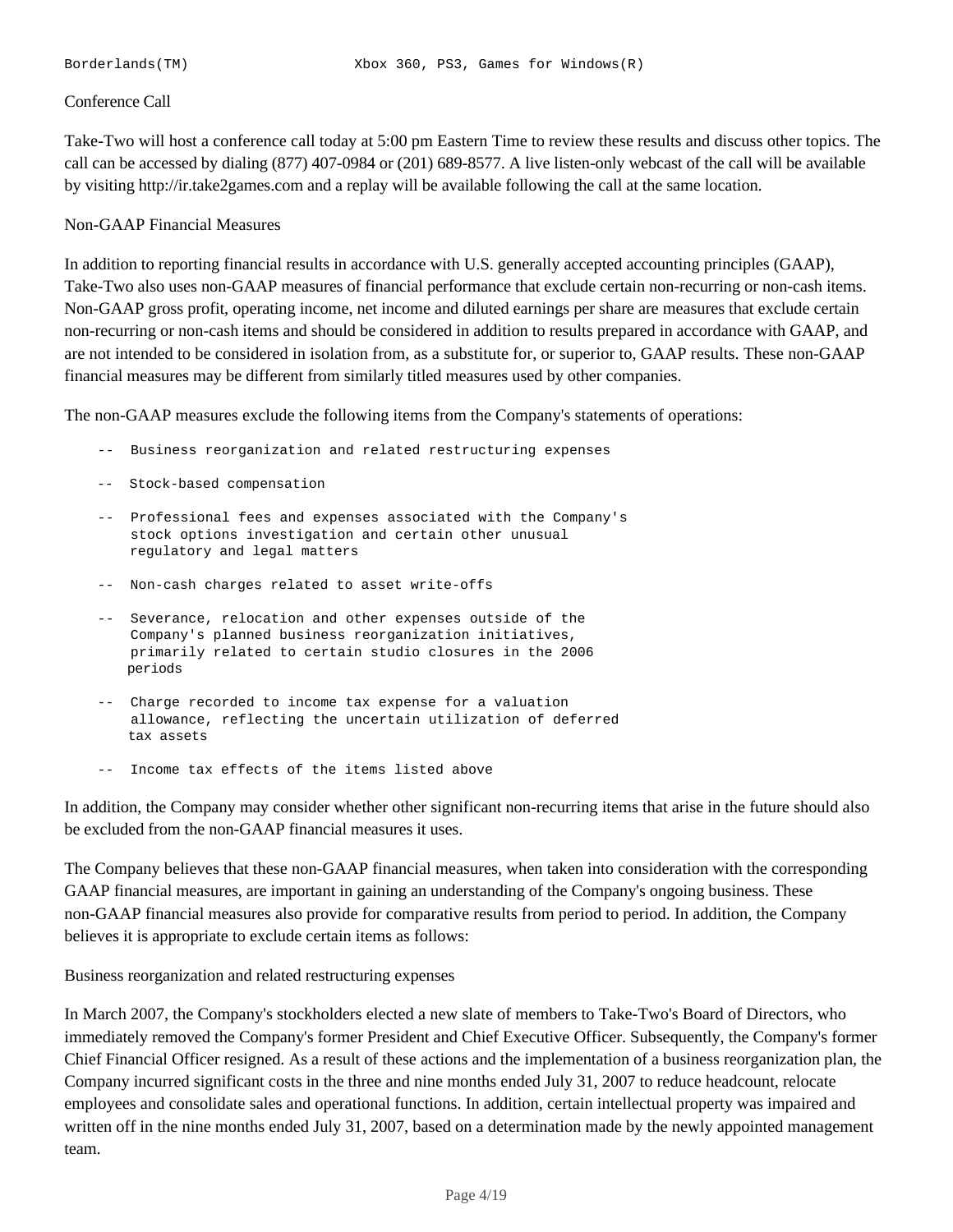The Company expects that additional restructuring costs will be recorded in the fourth quarter of 2007 and into the 2008 fiscal year. Such costs are expected to relate to further headcount reduction, asset write-offs and associated professional fees. The Company does not engage in reorganization and restructuring activities on a regular basis and therefore believes it is appropriate to exclude business reorganization and related restructuring expenses from its non-GAAP financial measures.

## Stock-based compensation

Take-Two does not consider stock-based compensation charges when evaluating business performance and management does not contemplate stock-based compensation expense in their short and long-term operating plans. Furthermore, executive and management incentive compensation plans are generally based on measures that exclude the impact of stock-based compensation. The Company places greater emphasis on shareholder dilution than accounting charges when assessing the impact of stock-based equity awards.

Professional fees and expenses associated with the Company's stock options investigation and certain other unusual regulatory and legal matters

The Company incurred significant legal and other professional fees associated with both the investigation of stock option grants and the Company's responses to the New York County District Attorney's subpoenas. One of management's primary objectives is to bring conclusion to its regulatory matters. The Company continues to incur substantial expenses for professional fees and has accrued for legal settlements that are outside its ordinary course of business. As a result, the Company has excluded such expenses from its non-GAAP financial measures.

# Non-cash charges related to asset write-offs

In 2006, impairment charges were recorded in connection with studio closings to write-off software development costs related to several titles in development. The impairment charges were based on an assessment of the future recoverability of capitalized software balances related to these titles and the determination that these titles were unlikely to recover capitalized costs given a change in sales expectations as a result of weaker market conditions, the closure and anticipated closure of development studios, uncertainty involved in the console transition and historical performance of the titles. This charge was recorded as a component of cost of goods sold.

In addition, impairment charges were incurred related to the write-off of certain trademarks, acquired intangibles, goodwill and other assets based on management's assessment of the future value of these assets including future business prospects and estimated cash flows to be derived from them. These charges were recorded in depreciation and amortization expense and impairment of long lived assets.

The Company believes these charges were each based on a unique set of business objectives and circumstances, and therefore believes it is appropriate to exclude these non-cash charges related to asset write-offs from its non-GAAP financial measures.

## Severance, relocation and other

In connection with certain studio closures in 2006, the Company incurred severance and other costs. The Company also relocated its European headquarters to Geneva. The Company does not regularly close development studios and does not plan to move its European headquarters, and therefore believes it is appropriate to exclude these expenses from its non-GAAP financial measures. These costs were recorded in research and development and general and administrative expenses.

# Charge for Tax Valuation Allowance

In July 2006, the Company recorded income tax expense for a valuation allowance, to reflect the uncertain utilization of deferred tax assets relating to net operating losses carried forward from prior periods and deductible temporary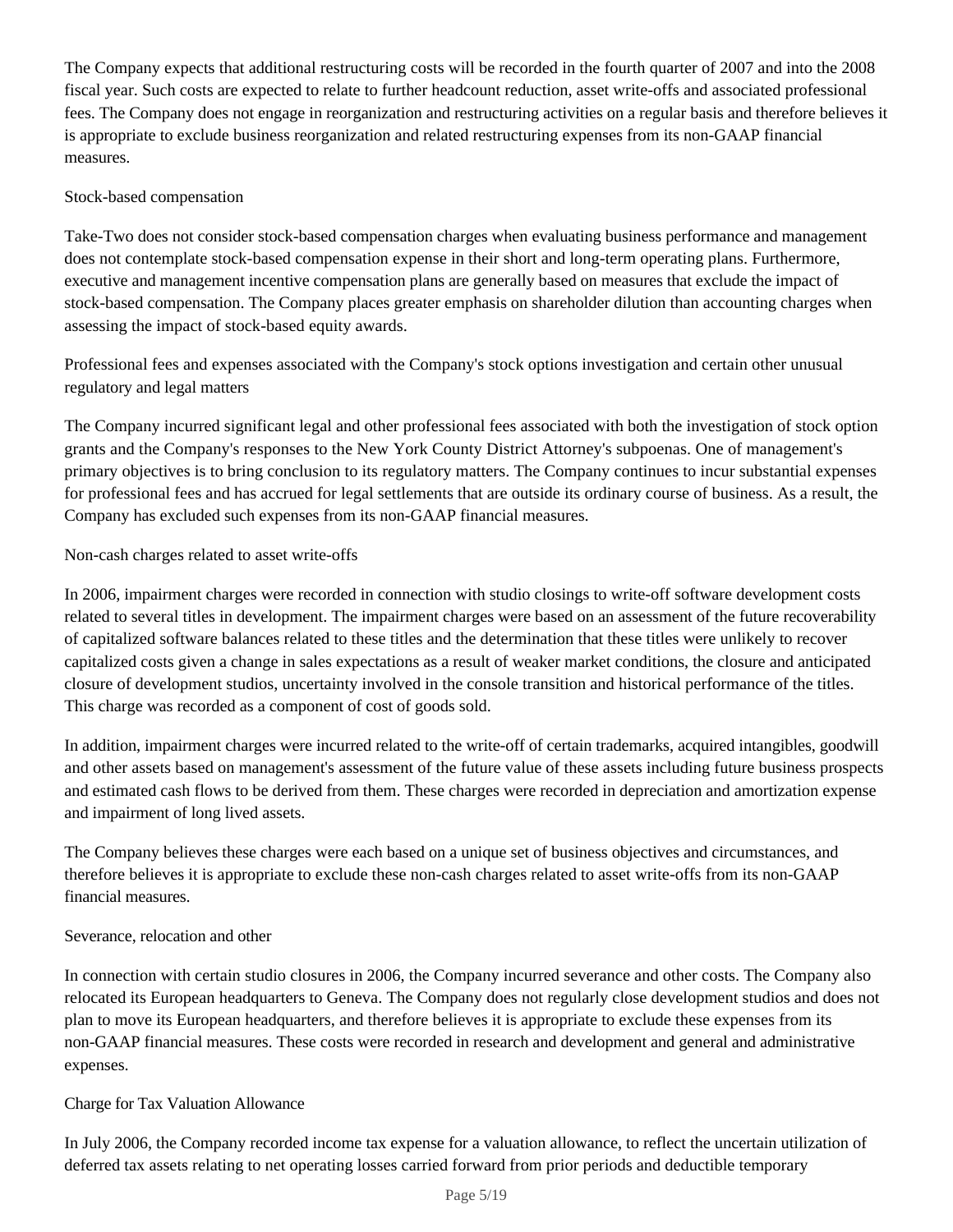differences. This charge represents the income tax impact of the Company's aggregate net operating losses and temporary differences existing at the beginning of the period.

## EBITDA and Adjusted EBITDA

Earnings before interest, taxes, depreciation and amortization ("EBITDA") is a financial measure not calculated and presented in accordance with accounting principles generally accepted in the United States. Management uses EBITDA adjusted for business reorganization and related expenses ("Adjusted EBITDA"), among other measures, in evaluating the performance of the Company's business units. Adjusted EBITDA is also a significant component of the Company's incentive compensation plans. Adjusted EBITDA should not be considered in isolation or as a substitute for net income/(loss) prepared in accordance with GAAP.

## About Take-Two Interactive Software

Headquartered in New York City, Take-Two Interactive Software, Inc. is a global developer, marketer, distributor and publisher of interactive entertainment software games for the PC, PlayStation(R) game console, PlayStation(R)2 and PLAYSTATION(R)3 computer entertainment systems, PSP(R) (PlayStation(R)Portable) system, Xbox(R) and Xbox 360(TM) video game and entertainment systems from Microsoft, Wii(TM), Nintendo GameCube(TM), Nintendo DS(TM) and Game Boy(R) Advance. The Company publishes and develops products through its wholly owned labels Rockstar Games, 2K Games, 2K Sports and 2K Play; and distributes software, hardware and accessories in North America through its Jack of All Games subsidiary. Take-Two's common stock is publicly traded on NASDAQ under the symbol TTWO. For more corporate and product information please visit our website at www.take2games.com.

All trademarks and copyrights contained herein are the property of their respective holders.

Microsoft, Xbox, Xbox 360, Xbox LIVE, and the Xbox logos are trademarks of the Microsoft group of companies.

"PlayStation", "PLAYSTATION", "PSP" and the "PS" Family logo are registered trademarks of Sony Computer Entertainment Inc. Memory Stick Duo(TM) may be required (sold separately).

(TM), (R), Game Boy Advance, Nintendo GameCube, Nintendo DS and the Wii logo are trademarks of Nintendo. (C) 2006 Nintendo.

Safe Harbor Statement under the Private Securities Litigation Reform Act of 199X: This press release contains forwardlooking statements made in reliance upon the safe harbor provisions of Section 27A of the Securities Act of 1933, as amended, and Section 21E of the Securities Exchange Act of 1934, as amended. The statements contained herein which are not historical facts are considered forward-looking statements under federal securities laws. Such forward-looking statements are based on the beliefs of our management as well as assumptions made by and information currently available to them. The Company has no obligation to update such forward-looking statements. Actual results may vary significantly from these forward-looking statements based on a variety of factors. These risks and uncertainties include the matters relating to the Special Committee's investigation of the Company's stock option grants and the restatement of our consolidated financial statements. The investigation and conclusions of the Special Committee may result in claims and proceedings relating to such matters, including previously disclosed shareholder and derivative litigation and actions by the Securities and Exchange Commission and/or other governmental agencies and negative tax or other implications for the Company resulting from any accounting adjustments or other factors. Other important factors are described in the Company's Annual Report on Form 10-K for the fiscal year ended October 31, 2006, and in the Company's Form 10-Q for the second quarter ended April 30, 2007 in the section entitled "Risk Factors."

 TAKE-TWO INTERACTIVE SOFTWARE, INC. and SUBSIDIARIES CONDENSED CONSOLIDATED STATEMENT OF OPERATIONS (Unaudited) (in thousands, except per share amounts) Three months ended July 31, Nine months ended July 31,

--------------------------- --------------------------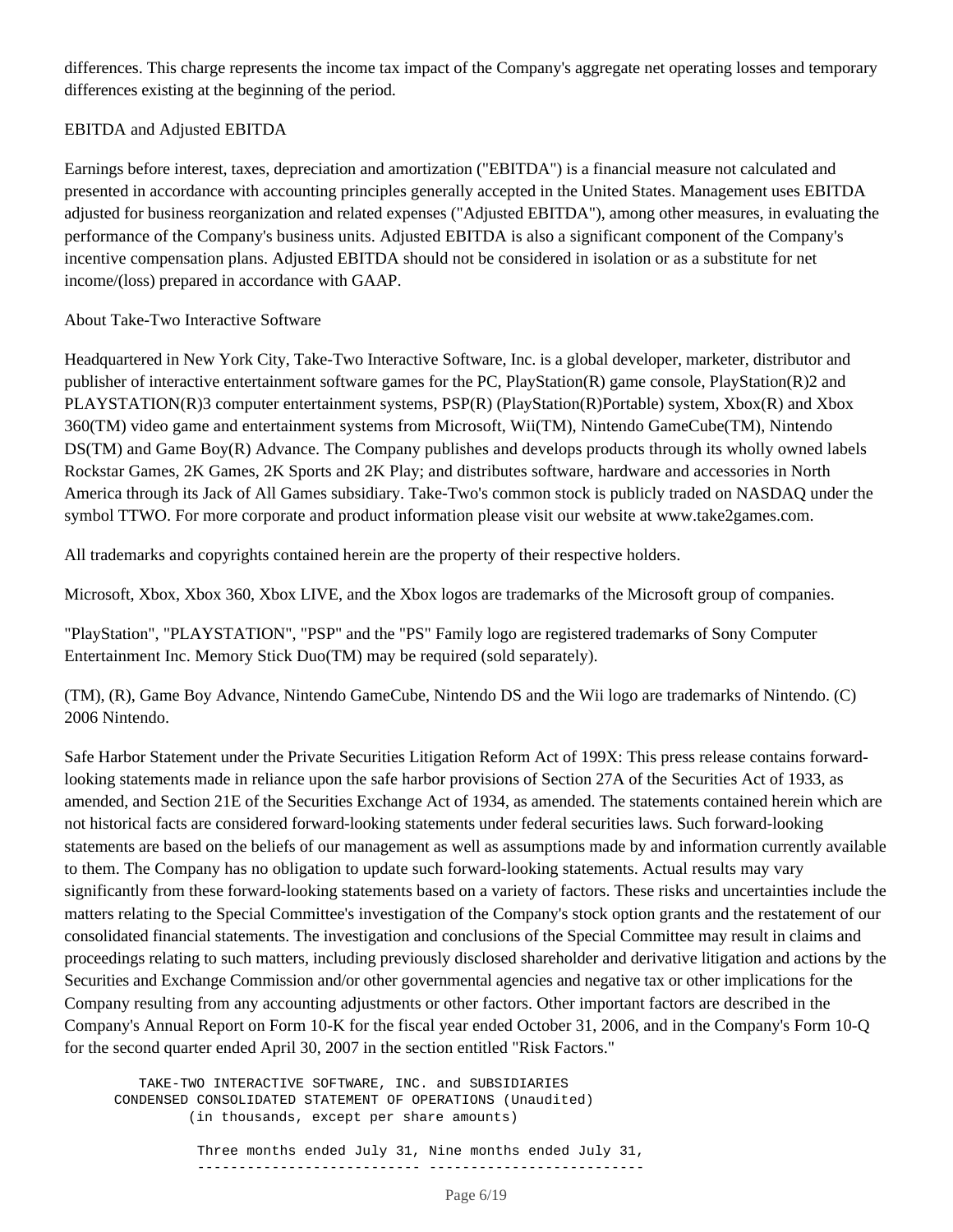|                                                                               | 2007              | 2006                        | 2007                    | 2006                         |
|-------------------------------------------------------------------------------|-------------------|-----------------------------|-------------------------|------------------------------|
| Net revenue $\frac{1}{2}$ 206,415                                             |                   | \$241,181                   | \$689,191               | 771,284<br>Ş.                |
| Cost of goods<br>sold:                                                        |                   |                             |                         |                              |
| Product costs<br>Software<br>development<br>costs and                         | 107,458           | 115,245                     | 377,280                 | 407,039                      |
| royalties<br>Internal                                                         | 40,600            | 44,417                      | 93,790                  | 159,373                      |
| royalties<br>Licenses                                                         | 3,536<br>16,685   | 14,080                      | 10,313 17,890<br>43,126 | 30,556<br>43,751             |
| -------------                                                                 |                   |                             |                         |                              |
| Total cost of<br>goods sold                                                   | 168,279           | 184,055                     | 532,086                 | 640,719                      |
| Gross profit                                                                  | 38,136            | 57,126                      | 157,105                 | 130,565                      |
| Selling and<br>marketing<br>General and                                       | 35,223            | 27,585                      | 98,406                  | 101,423                      |
| administrative<br>Research and                                                | 34,703            | 44,260                      | 113,788                 | 116,276                      |
| development<br>Business                                                       | 11,210            | 17,406                      | 37,296                  | 51,212                       |
| reorganization<br>and related<br>Impairment of<br>long-lived                  | 7,100             |                             | 16,062                  |                              |
| assets<br>Depreciation<br>and                                                 |                   | 8,529                       |                         | 14,778                       |
| amortization                                                                  | 7,006             | 6,290                       | 20,743                  | 19,778                       |
| Total operating                                                               |                   |                             |                         |                              |
| expenses                                                                      | 95,242            | 104,070                     | 286,295                 | 303,467                      |
| Loss from<br>operations (57,106) (46,944) (129,190)<br>Interest income        |                   |                             |                         | (172, 902)                   |
| and other, net<br>. _ _ _ _ _ _ _ _ _ _ _ _ _ _                               | 748               | 1,199                       | 2,632                   | 1,456                        |
| Loss before<br>income taxes $(56, 358)$ $(45, 745)$ $(126, 558)$<br>Provision |                   |                             |                         | (171, 446)                   |
| (benefit) for<br>income taxes<br>--------------                               | 2,188<br>-------- | 45,634<br>. _ _ _ _ _ _ _ _ | 4,785<br>------------   | (572)<br>. _ _ _ _ _ _ _ _ _ |
| Net loss                                                                      | \$(58, 546)       | \$ (91, 379)                | \$(131, 343)            | \$(170, 874)<br>------------ |
| Basic and<br>diluted loss                                                     |                   |                             |                         |                              |
| per share $\qquad$ $(0.81)$ $\qquad$ $(1.29)$ $\qquad$ $(1.83)$               |                   |                             |                         | \$ (2.41)                    |
| Basic and<br>diluted<br>weighted<br>average shares                            |                   |                             |                         |                              |
| outstanding                                                                   | 72,075            | 71,095                      | 71,714                  | 70,954                       |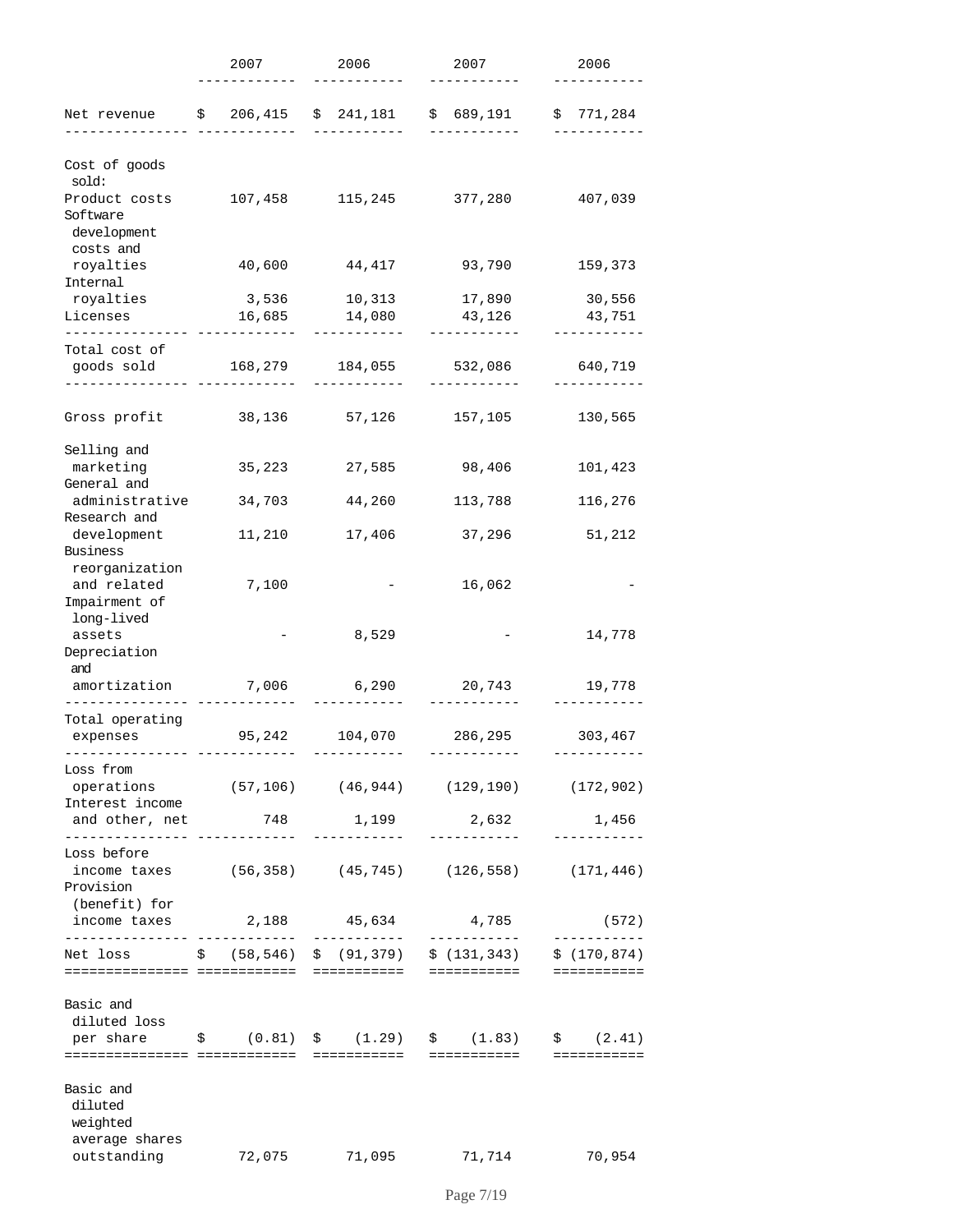| ----------------------------<br>----------------------------- | ____________<br>___________ | ------------<br>___________ | -----------<br>----------- |
|---------------------------------------------------------------|-----------------------------|-----------------------------|----------------------------|
|                                                               |                             |                             |                            |

|                            |                 | Three months ended July 31, Nine months ended July 31, |                 |                |
|----------------------------|-----------------|--------------------------------------------------------|-----------------|----------------|
| OTHER                      |                 |                                                        |                 |                |
| INFORMATION 2007 2006 2007 |                 |                                                        |                 | 2006           |
|                            |                 |                                                        |                 |                |
| Total revenue<br>mix       |                 |                                                        |                 |                |
| Publishing                 | 76%             | $80\%$                                                 | 69%             | 71%            |
| Distribution               | $24\%$          | 20%                                                    | 31%             | 29%            |
| Geographic                 |                 |                                                        |                 |                |
| revenue mix                |                 |                                                        |                 |                |
| North America              | 78%             | 64%                                                    | 76%             | 70%            |
| International              | 22%             | 36%                                                    | 24%             | 30%            |
| Publishing                 |                 |                                                        |                 |                |
| platform                   |                 |                                                        |                 |                |
| revenue mix                |                 |                                                        |                 |                |
| Microsoft Xbox             |                 |                                                        |                 |                |
| 360                        | 34%             | 24%                                                    | 23%             | 25%            |
| Sony                       |                 |                                                        |                 |                |
| PLAYSTATION 3              | 20 <sup>8</sup> | 0%                                                     | 12 <sub>8</sub> | 0%             |
| Sony                       |                 |                                                        |                 |                |
| PlayStation 2              | 18%             | 39%                                                    | 31%             | 30%            |
| РC                         | 8%              | 20 <sup>8</sup>                                        | $11$ %          | 18%            |
| Sony PSP                   | $7\%$           | 6%                                                     | 13%             | 14%            |
| Nintendo Wii               | 6%              | 0%                                                     | 2 <sup>°</sup>  | 0%             |
| Accessories and            |                 |                                                        |                 |                |
| other                      | 3%              | 3 <sup>°</sup>                                         | 3%              | 4%             |
| Nintendo                   |                 |                                                        |                 |                |
| Handhelds                  | 3%              | 1 <sub>8</sub>                                         | 2 <sup>°</sup>  | 2 <sup>°</sup> |
| Microsoft Xbox             | 1 <sub>8</sub>  | $7\,$                                                  | 3%              | $7\%$          |

#### TAKE-TWO INTERACTIVE SOFTWARE, INC. and SUBSIDIARIES CONDENSED CONSOLIDATED BALANCE SHEETS (in thousands, except per share amounts)

|                                                                    |            | July 31, October 31,<br>2007 2006<br>_____________ ______ |                    |
|--------------------------------------------------------------------|------------|-----------------------------------------------------------|--------------------|
| ASSETS                                                             |            | (Unaudited)                                               |                    |
| Current assets:                                                    |            |                                                           |                    |
| Cash and cash equivalents                                          | \$         | $61,625 \quad $32,480$                                    |                    |
| Accounts receivable, net of allowances of                          |            |                                                           |                    |
| \$66,371 and \$91,509 at July 31, 2007 and                         |            |                                                           |                    |
| October 31, 2006, respectively                                     |            | 100,427                                                   | 143,199            |
| Inventory, net                                                     |            |                                                           | 75,790 95,520      |
| Software development costs and licenses                            |            | 126,750                                                   | 85,207             |
| Prepaid taxes and taxes receivable                                 |            |                                                           | 39,146 60,407      |
| Prepaid expenses and other<br>____________________________________ |            | 32,223                                                    | 28,060             |
| Total current assets                                               |            |                                                           | 435,961 544,873    |
|                                                                    |            |                                                           |                    |
| Fixed assets, net                                                  |            |                                                           | 46,223 47,496      |
| Software development costs and licenses,                           |            |                                                           |                    |
| net of current portion                                             |            | 33,088                                                    | 31,354             |
| Goodwill                                                           |            |                                                           | 193,091 187,681    |
| Other intangibles, net                                             |            |                                                           | 33,409 43,248      |
| Other assets<br>_____________________                              |            | 16,541                                                    | 14,154             |
| Total assets                                                       | $\ddot{s}$ |                                                           | 758,313 \$ 868,806 |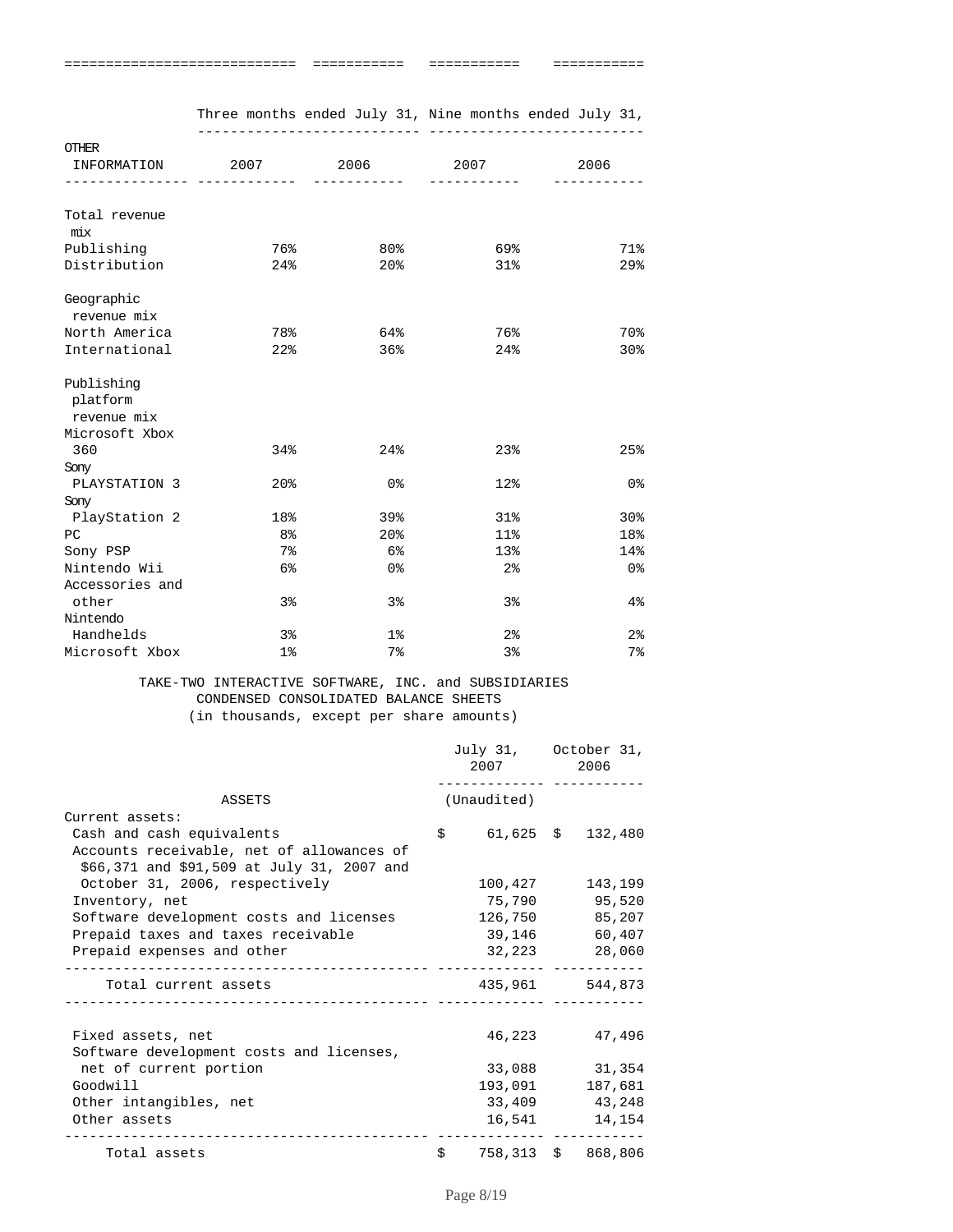| LIABILITIES AND STOCKHOLDERS' EQUITY                            |                                        |                              |
|-----------------------------------------------------------------|----------------------------------------|------------------------------|
| Current liabilities:                                            |                                        |                              |
| Accounts payable                                                | \$<br>93,305 \$                        | 123,947                      |
| Accrued expenses and other current                              |                                        |                              |
| liabilities                                                     | 134,567                                | 128,282                      |
| Deferred revenue                                                | 12,605                                 | 11,317<br>--- --------       |
| Total current liabilities                                       |                                        | 240,477 263,546<br>.         |
| Deferred revenue                                                | 50,000                                 | 50,000                       |
| Line of credit                                                  | 11,000                                 |                              |
| Other long-term liabilities                                     | 4,310                                  | 4,868                        |
| Total liabilities                                               |                                        | 305,787 318,414              |
| Commitments and contingencies                                   |                                        |                              |
|                                                                 |                                        |                              |
| Stockholders' equity:<br>Common stock, \$.01 par value, 100,000 | 740                                    | 727                          |
| shares authorized; 73,987 and 72,745                            |                                        |                              |
| shares issued and outstanding at July 31,                       |                                        |                              |
| 2007 and October 31, 2006, respectively                         |                                        |                              |
| Additional paid-in capital                                      |                                        | 505,293 482,104              |
| Retained earnings (accumulated deficit)                         |                                        | $(70, 684)$ 60,659           |
| Accumulated other comprehensive income                          | 17,177                                 | 6,902                        |
| Total stockholders' equity                                      |                                        | 452,526 550,392              |
|                                                                 | ------------                           |                              |
|                                                                 |                                        |                              |
| Total liabilities and stockholders'                             |                                        |                              |
| equity                                                          | $\mathsf{S}$ . The set of $\mathsf{S}$ | 758,313 \$ 868,806           |
|                                                                 |                                        |                              |
| TAKE-TWO INTERACTIVE SOFTWARE, INC. and SUBSIDIARIES            |                                        |                              |
| CONDENSED CONSOLIDATED STATEMENTS OF CASH FLOWS (Unaudited)     |                                        |                              |
| (in thousands)                                                  |                                        |                              |
|                                                                 |                                        |                              |
|                                                                 |                                        |                              |
|                                                                 |                                        | Nine months ended July 31,   |
|                                                                 | 2007                                   | 2006                         |
|                                                                 |                                        |                              |
| Operating activities:                                           |                                        |                              |
| Net loss<br>-------------------------                           | Ş.                                     | $(131, 343)$ \$ $(170, 874)$ |
| Adjustments to reconcile net loss to net                        |                                        |                              |
| cash provided by (used for) operating                           |                                        |                              |
| activities:                                                     |                                        |                              |
| Amortization and write-off of software                          |                                        |                              |
| development costs, licenses and                                 |                                        |                              |
| intellectual property                                           | 88,806                                 | 129,317                      |
| Depreciation and amortization of long-<br>lived assets          | 20,743                                 | 19,778                       |
| Impairment of long-lived assets                                 |                                        | 14,778                       |
| Stock-based compensation                                        | 10,346                                 | 14,419                       |
| Provision (benefit) for deferred income                         |                                        |                              |
| taxes                                                           | (159)                                  | 19,540                       |
| Provision for price concessions, sales                          |                                        |                              |
| allowances and doubtful accounts                                | 79,145                                 | 127,017                      |
| Foreign currency transaction gain and<br>other                  | (805)                                  | (1, 031)                     |
| Changes in assets and liabilities, net of                       |                                        |                              |
| effect from purchases of businesses:<br>Accounts receivable     | (30,872)                               | (25, 351)                    |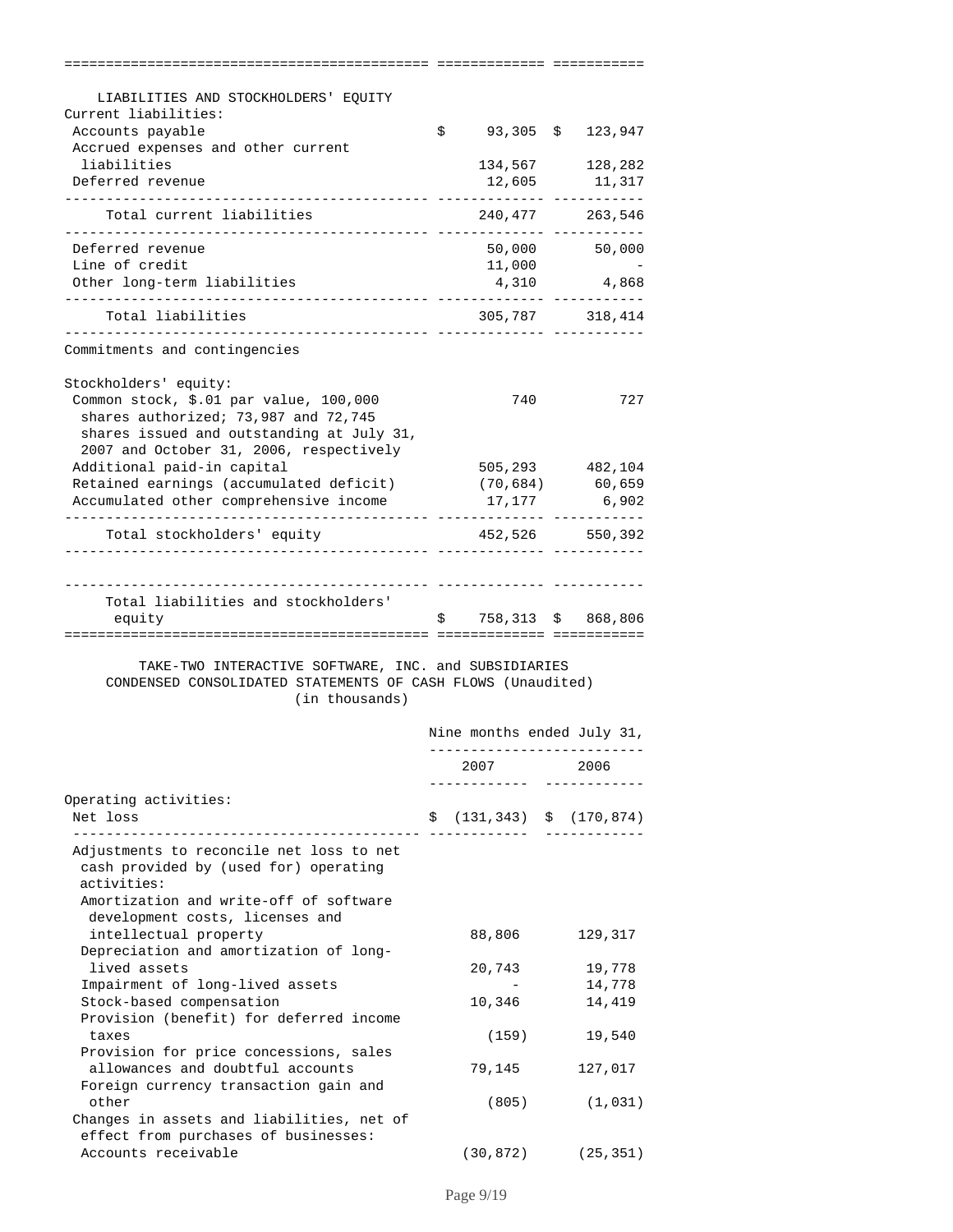| Inventory                                                                            | 19,730                  | 53,006                    |
|--------------------------------------------------------------------------------------|-------------------------|---------------------------|
| Software development costs and licenses<br>Prepaid expenses, other current and other |                         | $(117, 447)$ $(108, 717)$ |
| non-current assets<br>Accounts payable, accrued expenses,                            | 16,652                  | (35, 955)                 |
| deferred revenue and other liabilities                                               | (27, 551)               | 48,435<br>----------      |
| Total adjustments                                                                    | 58,588                  | 255,236                   |
| Net cash (used for) provided by operating<br>activities                              | (72, 755)               | 84,362                    |
| Investing activities:                                                                |                         |                           |
| Purchase of fixed assets<br>Payments for purchases of businesses, net                |                         | $(16, 629)$ $(18, 600)$   |
| of cash acquired                                                                     | (982)                   | (191)                     |
| Net cash used for investing activities                                               | $(17, 611)$ $(18, 791)$ |                           |
| Financing activities:                                                                |                         |                           |
| Proceeds from exercise of stock options                                              | 5,501                   | 2,787                     |
| Borrowings on line of credit                                                         | 11,000                  |                           |
| Payment of debt issuance costs                                                       | (1, 764)                |                           |
| Excess tax benefit on exercise of stock<br>options                                   |                         | 163                       |
| Net cash provided by financing activities                                            | 14,737                  | 2,950                     |
| Effects of exchange rates on cash and cash<br>equivalents                            | 4,774                   | 3,414                     |
| Net (decrease) increase in cash and cash<br>equivalents                              | (70, 855)               | 71,935                    |
| Cash and cash equivalents, beginning of<br>year                                      | 132,480                 | 107,195                   |
| Cash and cash equivalents, end of period $$61,625$ $$179,130$                        |                         |                           |
| ======================                                                               | <b>ESSESSESSESS</b>     | ============              |

 TAKE-TWO INTERACTIVE SOFTWARE, INC. and SUBSIDIARIES CONDENSED CONSOLIDATED STATEMENT OF OPERATIONS (Unaudited) (in thousands, except per share amounts)

Non-GAAP Reconciling Items

|                                                                            | Three<br>months | Business Profess-<br>reorgani- ional Stock-<br>ended zation fees and based<br>July 31, and legal compen- Tax July 31,<br>2007 related matters sation effects 2007 | -------------------------- |  | Non-GAAP<br>three<br>months<br>ended |
|----------------------------------------------------------------------------|-----------------|-------------------------------------------------------------------------------------------------------------------------------------------------------------------|----------------------------|--|--------------------------------------|
| Net revenue \$206,415 \$ - \$ - \$ - \$ - \$206,415                        |                 |                                                                                                                                                                   |                            |  |                                      |
| Cost of goods<br>sold:<br>Product costs 107,458<br>Software<br>development |                 |                                                                                                                                                                   |                            |  | 107,458                              |
| costs and<br>royalties 40,600<br>Internal                                  |                 |                                                                                                                                                                   |                            |  | 40,600                               |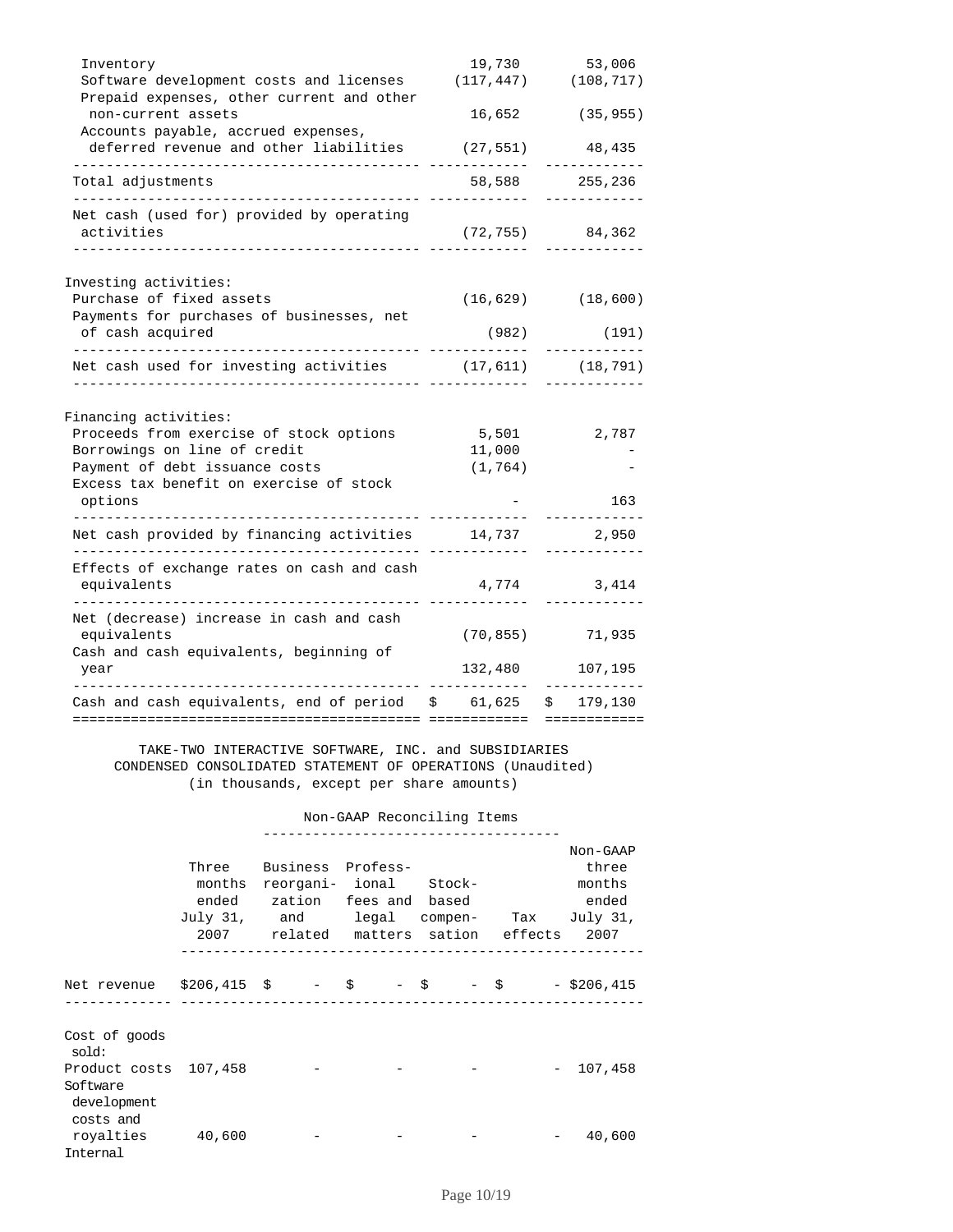| royalties<br>Licenses                                                              | 3,536<br>16,685                                                  |               |                   | $-3,536$<br>16,685<br>$\sim$ 100 $\mu$ |
|------------------------------------------------------------------------------------|------------------------------------------------------------------|---------------|-------------------|----------------------------------------|
| Total cost of<br>goods sold 168,279                                                |                                                                  |               |                   | $-168,279$                             |
| Gross profit 38,136                                                                |                                                                  |               |                   | 38,136                                 |
| Selling and<br>marketing<br>General and                                            | 35,223                                                           |               | (260)             | 34,963                                 |
| administra-<br>tive                                                                | 34,703                                                           |               | $-$ (4,013) (344) | 30,346                                 |
| Research and<br>development<br>Business                                            | 11,210                                                           |               | (722)             | 10,488                                 |
| reorgani-<br>zation and<br>related<br>Impairment of<br>long lived                  |                                                                  | 7,100 (7,100) |                   |                                        |
| assets<br>Depreciation<br>and                                                      |                                                                  |               |                   |                                        |
| amortization 7,006                                                                 |                                                                  |               |                   | 7,006                                  |
| Total<br>operating<br>expenses 95,242 (7,100) (4,013) (1,326)                      |                                                                  |               |                   | $-82,803$                              |
| .<br>Loss from<br>operations (57,106) 7,100 4,013<br>Interest                      |                                                                  |               | 1,326             | $- (44, 667)$                          |
| income and<br>other, net 748<br>--------                                           |                                                                  |               |                   | 748                                    |
| Loss before<br>income taxes (56,358) 7,100 4,013 1,326<br>Provision<br>(benefit)   |                                                                  |               |                   | $- (43, 919)$                          |
| for income<br>taxes<br>-------------                                               | 2,188                                                            |               |                   | 2,188                                  |
| Net loss<br>===============                                                        | $\frac{1}{2}(58,546)$ \$ 7,100 \$ 4,013 \$ 1,326 \$ - \$(46,107) |               |                   |                                        |
| Basic and<br>diluted loss<br>per share $\quad$ $(0.81)$<br>======================= |                                                                  |               |                   | (0.64)<br>\$<br>$= = = = = = = = = =$  |
| Basic and<br>diluted<br>weighted<br>average<br>shares                              |                                                                  |               |                   |                                        |
| outstanding 72,075<br>=======================                                      |                                                                  |               |                   | 72,075                                 |
| EBITDA:<br>Loss before                                                             |                                                                  |               |                   |                                        |
| income taxes $$(56, 358)$<br>Interest                                              |                                                                  |               |                   | \$ (43, 919)                           |
| income<br>Depreciation                                                             | (447)                                                            |               |                   | (447)                                  |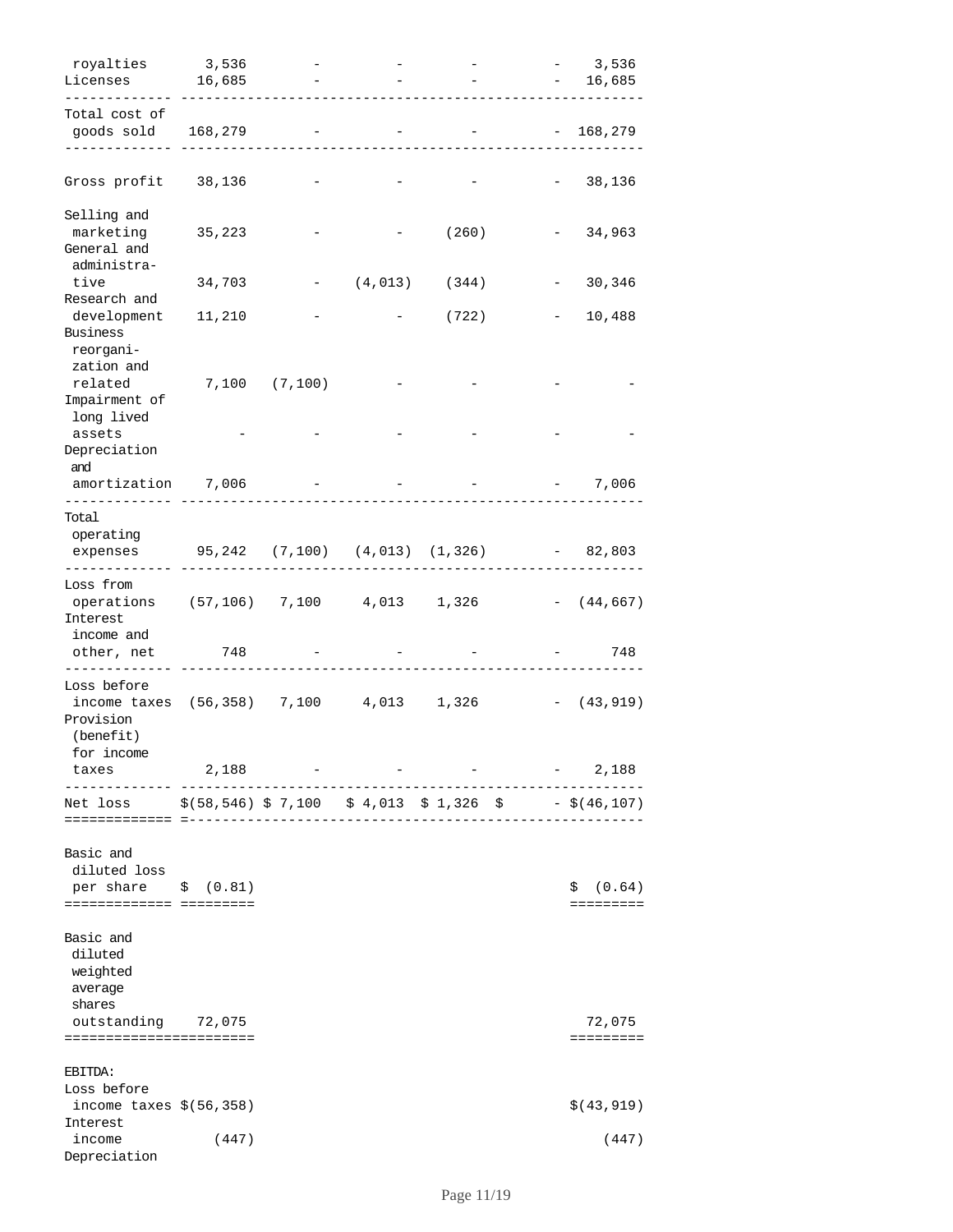| and<br>amortization                                | 7,006        | 7,006        |
|----------------------------------------------------|--------------|--------------|
| EBITDA<br>Add: Business<br>reorgani-<br>zation and | \$ (49, 799) | \$ (37, 360) |
| related                                            | 7,100        |              |
| Adjusted                                           |              |              |
| EBITDA                                             | \$ (42, 699) | \$ (37, 360) |

 TAKE-TWO INTERACTIVE SOFTWARE, INC. and SUBSIDIARIES CONDENSED CONSOLIDATED STATEMENT OF OPERATIONS (Unaudited) (in thousands, except per share amounts)

|                                                          |                    | Non-GAAP Reconciling Items |             |                                                                                                                                                 |                                              |  |                  |                         |  |     |
|----------------------------------------------------------|--------------------|----------------------------|-------------|-------------------------------------------------------------------------------------------------------------------------------------------------|----------------------------------------------|--|------------------|-------------------------|--|-----|
|                                                          | Three<br>2006      |                            |             | Asset Severance, Profess-<br>months impair- reloc- ional<br>ended ments ation and fees compensation<br>July 31, and other and<br>write-<br>offs |                                              |  | legal<br>matters | Stock-<br>based effects |  | Tax |
| Net revenue                                              | __________________ | $$241,181 \$$ - \$ - \$ -  |             |                                                                                                                                                 | $\begin{array}{ccc} \xi & - \xi \end{array}$ |  |                  |                         |  |     |
| Cost of<br>qoods sold:<br>Product<br>costs               |                    | 115,245 (875)              |             |                                                                                                                                                 |                                              |  |                  |                         |  |     |
| Software<br>devel-<br>opment costs<br>and                |                    |                            |             |                                                                                                                                                 |                                              |  |                  |                         |  |     |
| royalties<br>Internal                                    | 44,417             |                            |             |                                                                                                                                                 |                                              |  |                  |                         |  |     |
| royalties                                                | 10,313             |                            |             |                                                                                                                                                 |                                              |  |                  |                         |  |     |
| Licenses                                                 | 14,080             |                            |             |                                                                                                                                                 |                                              |  |                  |                         |  |     |
| ------------<br>Total cost<br>of goods                   |                    |                            |             |                                                                                                                                                 |                                              |  |                  |                         |  |     |
| sold                                                     |                    | 184,055 (875)              |             | <b>Contract Contract</b>                                                                                                                        |                                              |  |                  |                         |  |     |
| Gross profit $57,126$ 875                                |                    |                            |             |                                                                                                                                                 |                                              |  |                  |                         |  |     |
| Selling and<br>marketing<br>General and<br>admin-        | 27,585             |                            |             |                                                                                                                                                 | 282                                          |  |                  |                         |  |     |
| istrative<br>Research and<br>devel-                      | 44,260             | $ -$                       |             |                                                                                                                                                 | $(2, 255)$ $(1, 406)$ $(4, 694)$             |  |                  |                         |  |     |
| opment<br>Business<br>reorgan-                           | 17,406             |                            | $-$ (1,663) |                                                                                                                                                 | (1, 347)                                     |  |                  |                         |  |     |
| ization and<br>related<br>Impairment<br>of long<br>lived |                    |                            |             |                                                                                                                                                 |                                              |  |                  |                         |  |     |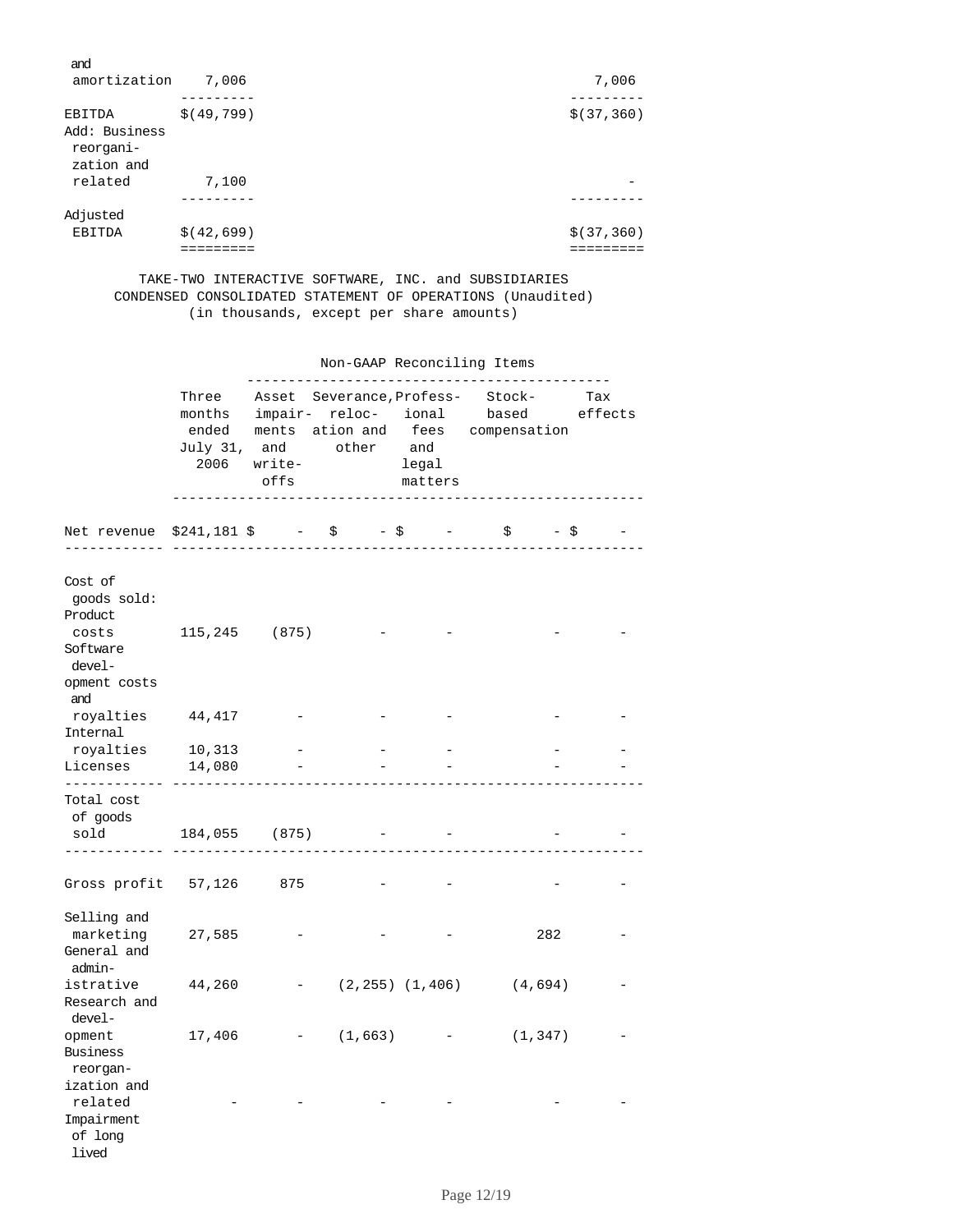| assets<br>Deprec-<br>iation and                                              |                           | 8,529 (8,529) |  |                                                              |          |
|------------------------------------------------------------------------------|---------------------------|---------------|--|--------------------------------------------------------------|----------|
| amort-<br>ization<br>.                                                       | 6,290                     |               |  |                                                              |          |
| Total<br>operating                                                           |                           |               |  |                                                              |          |
|                                                                              |                           |               |  | expenses 104,070 (8,529) (3,918) (1,406) (5,759)             |          |
| Loss from<br>operations (46,944) 9,404 3,918 1,406<br>Interest<br>income and |                           |               |  | 5,759                                                        |          |
| other, net 1,199<br>-----------                                              |                           |               |  |                                                              |          |
| Loss before<br>income<br>taxes<br>Provision                                  |                           |               |  | $(45, 745)$ 9, 404 3, 918 1, 406 5, 759                      |          |
| (benefit)<br>for income                                                      |                           |               |  |                                                              |          |
| taxes                                                                        | 45,634                    |               |  |                                                              | $-7,973$ |
|                                                                              |                           |               |  | Net loss \$(91,379)\$9,404 \$3,918 \$1,406 \$5,759 \$(7,973) |          |
| Basic and<br>diluted<br>loss per<br>share<br>======================          | \$(1.29)                  |               |  |                                                              |          |
| Basic and<br>diluted<br>weighted<br>average<br>shares out-<br>standing       | 71,095                    |               |  |                                                              |          |
| =======================<br>EBITDA:                                           |                           |               |  |                                                              |          |
| Loss before<br>income                                                        |                           |               |  |                                                              |          |
| taxes<br>Interest<br>income                                                  | \$ (45, 745)<br>(1, 199)  |               |  |                                                              |          |
| Deprec-<br>iation and<br>amort-                                              |                           |               |  |                                                              |          |
| ization                                                                      | 6,290                     |               |  |                                                              |          |
| EBITDA<br>Add:<br>Business<br>reorgan-                                       | \$ (40, 654)              |               |  |                                                              |          |
| ization and<br>related                                                       |                           |               |  |                                                              |          |
| Adjusted<br>EBITDA                                                           | \$ (40, 654)<br>========= |               |  |                                                              |          |

 Non-GAAP Reconciling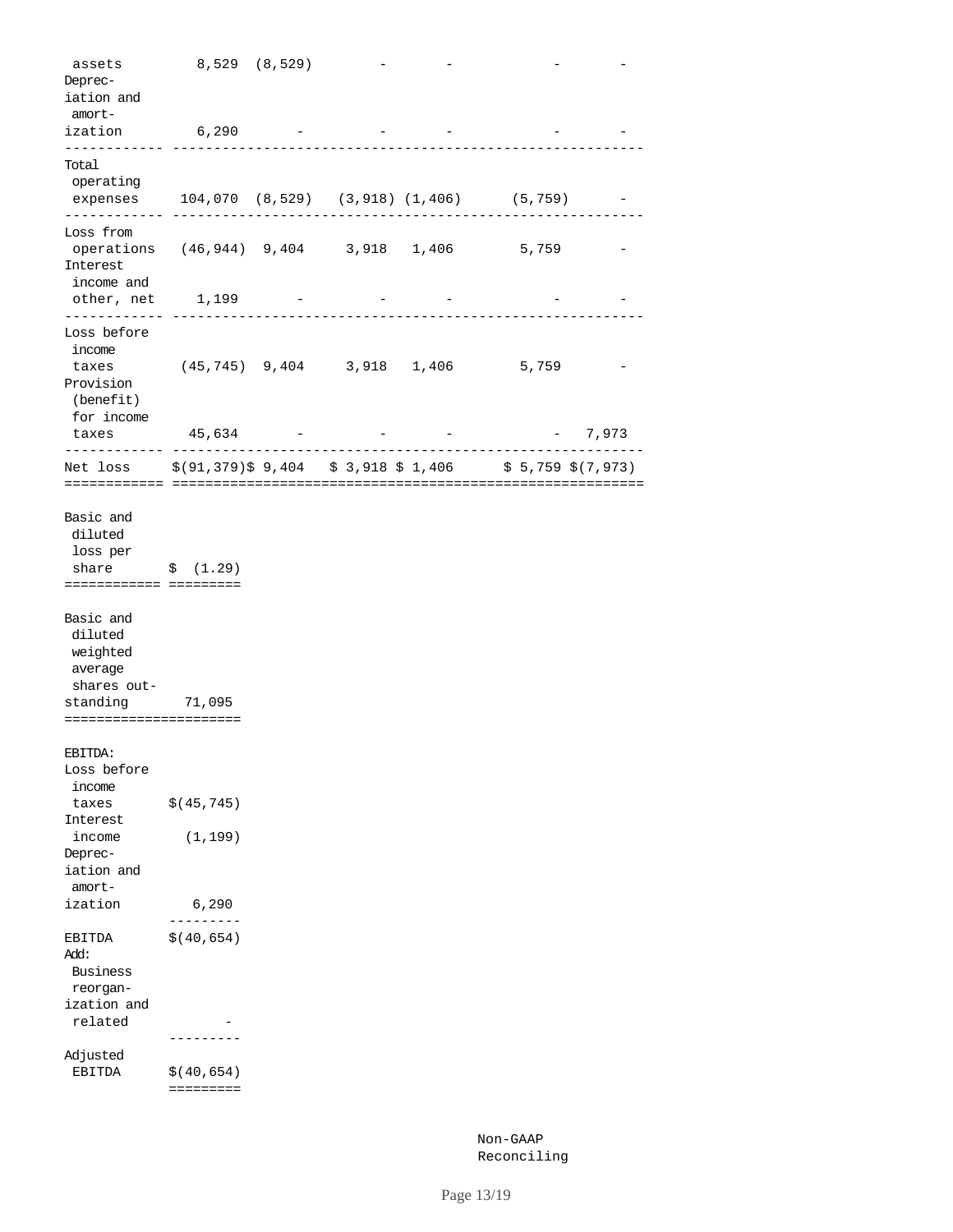|                                                                   | Items                                                                  |                                                                     |
|-------------------------------------------------------------------|------------------------------------------------------------------------|---------------------------------------------------------------------|
|                                                                   | .<br>Charge for Non-GAAP<br>tax<br>valuation months<br>allowance ended | three<br>July 31,<br>2006                                           |
| Net revenue<br>-----------------                                  | \$                                                                     | - \$241,181                                                         |
|                                                                   |                                                                        |                                                                     |
| Cost of goods sold:<br>Product costs<br>Software devel-           |                                                                        | 114,370                                                             |
| opment costs and royalties                                        |                                                                        | 44,417                                                              |
| Internal royalties                                                |                                                                        | 10,313                                                              |
| Licenses                                                          |                                                                        | 14,080                                                              |
| Total cost of goods sold                                          |                                                                        | $-183,180$                                                          |
| Gross profit                                                      |                                                                        | 58,001                                                              |
| Selling and marketing<br>General and admin-                       |                                                                        | 27,867                                                              |
| istrative<br>Research and devel-                                  |                                                                        | 35,905                                                              |
| opment<br>Business reorgan-                                       |                                                                        | 14,396                                                              |
| ization and related<br>Impairment of long lived assets<br>Deprec- |                                                                        |                                                                     |
| iation and amort-<br>ization                                      |                                                                        | 6,290                                                               |
| Total operating expenses                                          |                                                                        | 84,458                                                              |
| Loss from operations<br>Interest income and other, net            |                                                                        | (26, 457)<br>$\frac{1}{2}$ , $\frac{1}{2}$ , $\frac{1}{2}$<br>1,199 |
| Loss before income taxes<br>Provision (benefit) for income taxes  |                                                                        | $-$ (25,258)<br>$(59, 469)$ $(5, 862)$                              |
| Net loss                                                          | \$.                                                                    | 59,469 \$(19,396)                                                   |
|                                                                   |                                                                        |                                                                     |
| Basic and diluted loss per share                                  |                                                                        | \$<br>(0.27)<br>$= = = = = = = = = =$                               |
| Basic and diluted weighted average shares out-<br>standing        |                                                                        | 71,095<br>=========                                                 |
| EBITDA:<br>Loss before income taxes<br>Interest income<br>Deprec- |                                                                        | \$(25, 258)<br>(1, 199)                                             |
| iation and amort-<br>ization                                      |                                                                        | 6,290                                                               |
| EBITDA                                                            |                                                                        | \$(20, 167)                                                         |
| Add: Business reorgan-<br>ization and related                     |                                                                        |                                                                     |

---------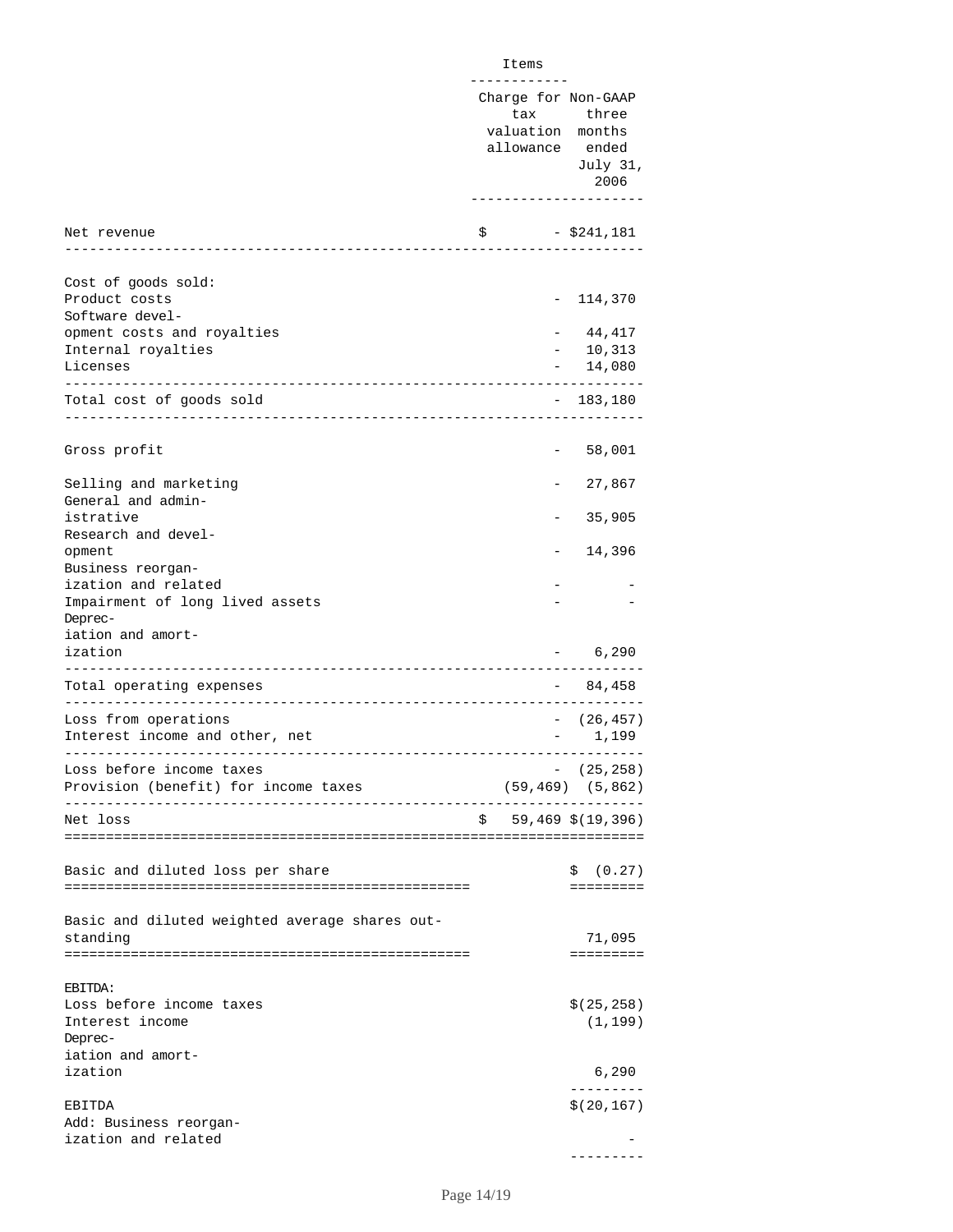lived

#### TAKE-TWO INTERACTIVE SOFTWARE, INC. and SUBSIDIARIES CONDENSED CONSOLIDATED STATEMENT OF OPERATIONS (Unaudited) (in thousands, except per share amounts)

 Non-GAAP Reconciling Items --------------------------------------Business Pro- Non-GAAP Nine re- fess- nine nine months organiza- ional Stock- months ended July tion fees and based ended 31, and legal compensa- Tax July 31, 2007 related matters tion effects 2007 -----------------------------------------------------------Net revenue  $\frac{1}{5}$  689,191  $\frac{1}{5}$  -  $\frac{1}{5}$  -  $\frac{1}{5}$  -  $\frac{1}{5}$  -  $\frac{1}{5}$  689,191 ---------- -----------------------------------------------------------Cost of goods sold: Product costs 377,280 (5,164) - - - 372,116 Software develop ment costs and royalties 93,790 - - - - 93,790 Internal royalties 17,890 17,890 Licenses 43,126 - - - - - 43,126 ---------- -----------------------------------------------------------Total cost of goods sold 532,086 (5,164) - - - 526,922 ---------- -----------------------------------------------------------Gross profit 157,105 5,164 - - - 162,269 Selling and marketing 98,406 - - (879) - 97,527 General and ad ministra tive 113,788 - (15,180) (4,444) - 94,164 Research and development 37,296 - (2,978) - 34,318 Business re organiza tion and related 16,062 (16,062) - - -Impairment of long

assets - - - - - -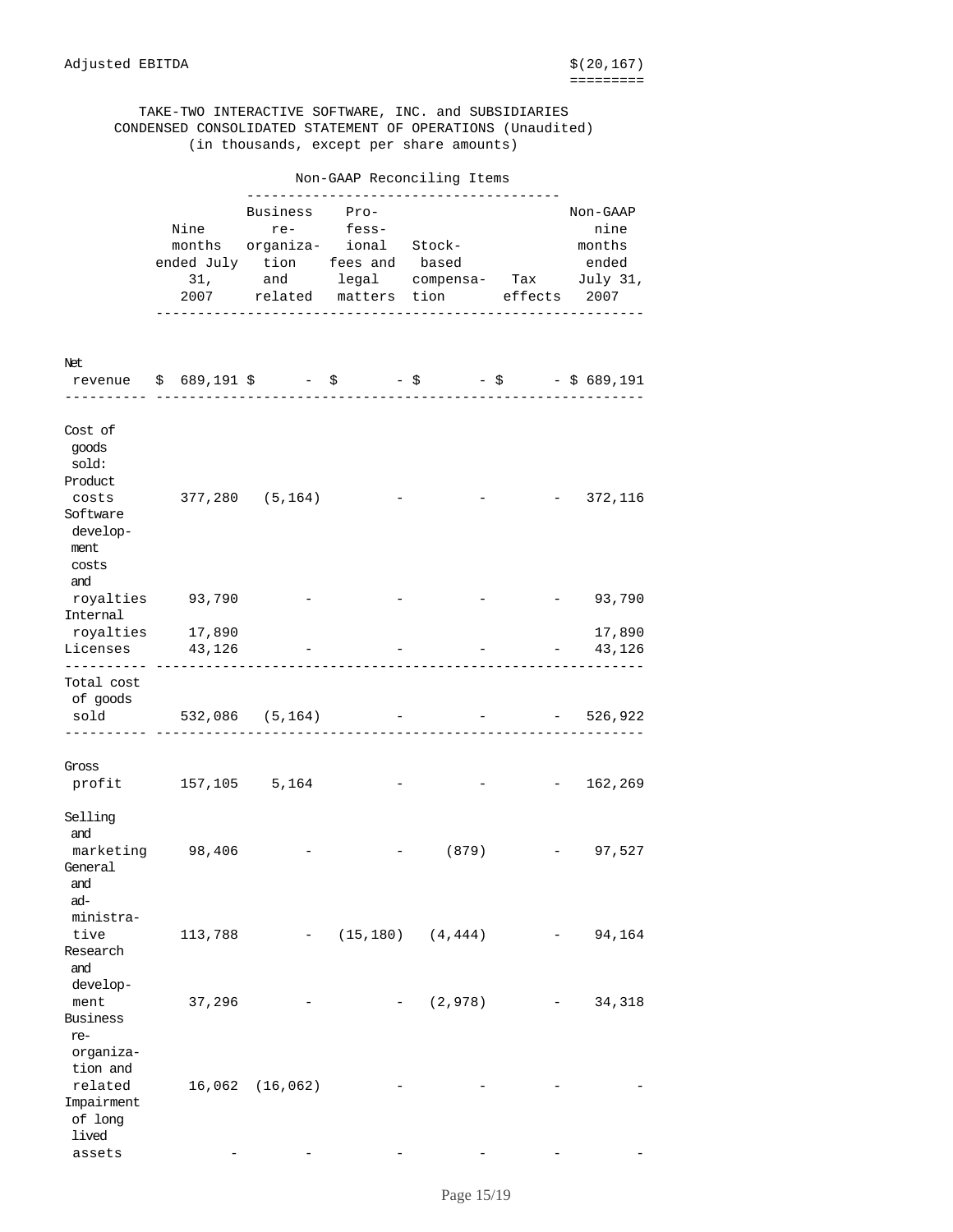| Deprecia-<br>tion and<br>amortiza-<br>tion                                                                                               | 20,743                                               |  | and the state of the state | 20,743                                |
|------------------------------------------------------------------------------------------------------------------------------------------|------------------------------------------------------|--|----------------------------|---------------------------------------|
| _________<br>Total<br>opera-                                                                                                             | -----------------                                    |  | -------------              |                                       |
| ting                                                                                                                                     | expenses 286,295 (16,062) (15,180) (8,301) - 246,752 |  |                            |                                       |
| Loss from<br>opera-<br>Interest<br>income<br>and                                                                                         | tions (129,190) 21,226 15,180 8,301 - (84,483)       |  |                            |                                       |
| other,<br>net                                                                                                                            | 2,632                                                |  |                            | $-2,632$                              |
| ------<br>Loss<br>before<br>income<br>Provision<br>(benefit)<br>for<br>income                                                            | taxes (126,558) 21,226 15,180 8,301 - (81,851)       |  |                            |                                       |
| taxes<br>-------                                                                                                                         | 4,785                                                |  |                            | $  4,785$                             |
| Net loss $\frac{2}{3}(131, 343)$ $\frac{2}{3}$ 21, 226 $\frac{2}{3}$ 15, 180 $\frac{2}{3}$ 8, 301 $\frac{2}{3}$ - $\frac{2}{3}(86, 636)$ | ===========================                          |  |                            |                                       |
| Basic and<br>diluted<br>loss per<br>share<br>====================                                                                        | \$ (1.83)                                            |  |                            | \$<br>(1.21)<br>$= = = = = = = = = =$ |
| Basic and<br>diluted<br>weighted<br>average<br>shares<br>outstand-<br>ing                                                                | 71,714                                               |  |                            | 71,714<br>$=$ = = = = = = = =         |
| EBITDA:<br>Loss<br>before<br>income                                                                                                      |                                                      |  |                            |                                       |
| taxes<br>Interest                                                                                                                        | \$(126, 558)                                         |  |                            | \$ (81, 851)                          |
| income<br>Deprecia-<br>tion and                                                                                                          | (2, 570)                                             |  |                            | (2, 570)                              |
| amortiza-<br>tion                                                                                                                        | 20,743                                               |  |                            | 20,743                                |
| EBITDA<br>Add:<br>Business<br>re-<br>organiza-<br>tion and<br>related                                                                    | (108, 385)<br>21,226                                 |  |                            | (63, 678)                             |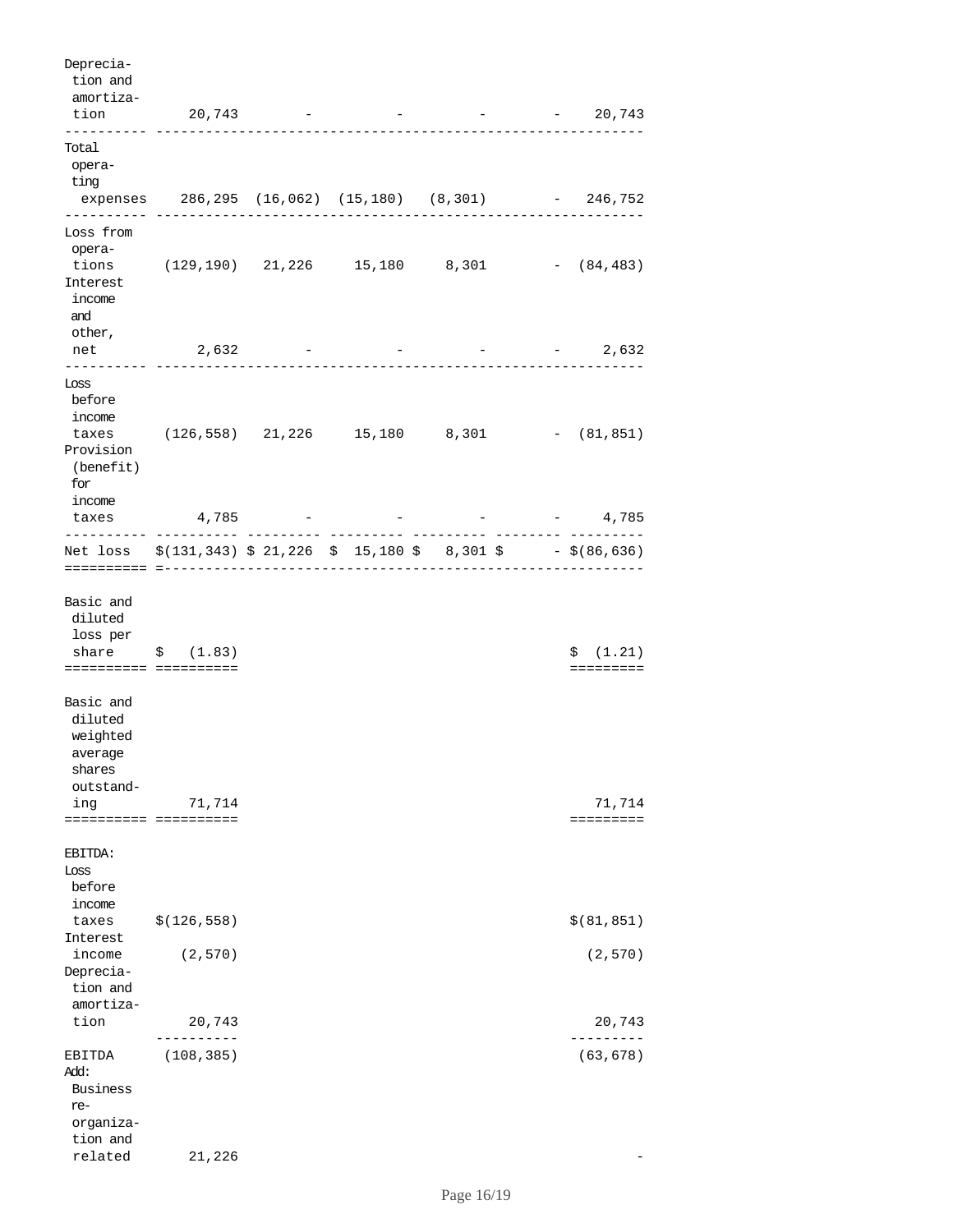| Adjusted |                      |  |  |                                                      |             |
|----------|----------------------|--|--|------------------------------------------------------|-------------|
|          | EBITDA $$ (87, 159)$ |  |  |                                                      | \$(63, 678) |
|          |                      |  |  |                                                      |             |
|          |                      |  |  |                                                      |             |
|          |                      |  |  | TAKE-TWO INTERACTIVE SOFTWARE, INC. and SUBSIDIARIES |             |

 CONDENSED CONSOLIDATED STATEMENT OF OPERATIONS (Unaudited) (in thousands, except per share amounts)

|                                                                                   |         | Non-GAAP Reconciling Items                                                                                                                                                      |  |                  |                                |  |  |
|-----------------------------------------------------------------------------------|---------|---------------------------------------------------------------------------------------------------------------------------------------------------------------------------------|--|------------------|--------------------------------|--|--|
|                                                                                   |         | Nine Asset Severance, Profess-Stock- Tax<br>months impair- reloc- ional based effects<br>ended ments andation and fees compen-<br>July 31, write- other and sation<br>2006 offs |  | legal<br>matters |                                |  |  |
| Net revenue \$771,284 \$ - \$ - \$ - \$ - \$                                      |         |                                                                                                                                                                                 |  |                  |                                |  |  |
| Cost of goods<br>sold:                                                            |         |                                                                                                                                                                                 |  |                  |                                |  |  |
| Product costs 407,039 (1,128)<br>Software<br>devel-<br>opment costs<br>and royal- |         |                                                                                                                                                                                 |  |                  |                                |  |  |
| ties<br>Internal                                                                  |         | 159,373 (11,913)                                                                                                                                                                |  |                  |                                |  |  |
| royalties<br>Licenses                                                             | 30,556  | $\overline{\phantom{a}}$<br>43,751                                                                                                                                              |  |                  |                                |  |  |
| ------------ -------------------<br>Total cost of<br>goods sold 640,719 (13,041)  |         |                                                                                                                                                                                 |  |                  |                                |  |  |
| Gross profit 130,565 13,041                                                       |         |                                                                                                                                                                                 |  |                  |                                |  |  |
| Selling and<br>marketing<br>General and<br>admini-                                | 101,423 |                                                                                                                                                                                 |  |                  | (942)                          |  |  |
| strative<br>Research and                                                          | 116,276 |                                                                                                                                                                                 |  |                  | $(2,627)$ $(1,406)$ $(10,064)$ |  |  |
| devel-<br>opment<br>Business                                                      | 51,212  |                                                                                                                                                                                 |  |                  | $(3, 256)$ - $(3, 413)$        |  |  |
| reorgan-<br>ization and<br>related<br>Impairment of                               |         |                                                                                                                                                                                 |  |                  |                                |  |  |
| long lived<br>assets<br>Deprec-<br>iation and                                     |         | 14,778 (10,971)                                                                                                                                                                 |  |                  |                                |  |  |
| amort-<br>ization                                                                 | 19,778  |                                                                                                                                                                                 |  |                  |                                |  |  |
| Total                                                                             |         |                                                                                                                                                                                 |  |                  |                                |  |  |
| operating<br>expenses                                                             |         | 303,467 (10,971) (5,883) (1,406) (14,419)                                                                                                                                       |  |                  |                                |  |  |
| Loss from                                                                         |         |                                                                                                                                                                                 |  |                  |                                |  |  |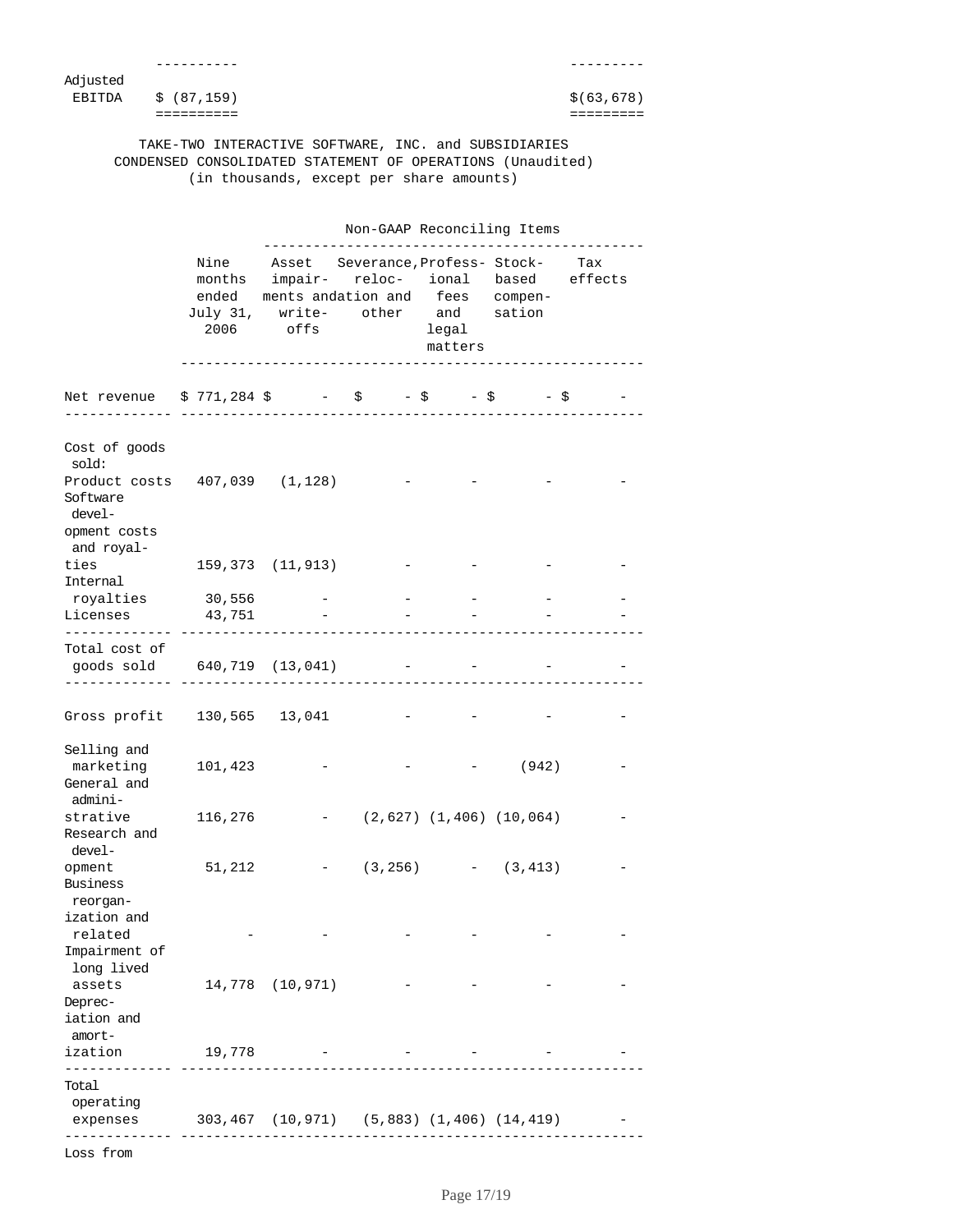| oper-<br>ations<br>Interest                                                               |                            |           | $(172,902)$ 24,012 5,883 1,406 14,419 |                                                      |                                             |
|-------------------------------------------------------------------------------------------|----------------------------|-----------|---------------------------------------|------------------------------------------------------|---------------------------------------------|
| income and<br>other, net 1,456<br>--------------                                          | -------------              |           |                                       |                                                      |                                             |
| Loss before<br>income taxes (171,446) 24,012 5,883 1,406 14,419<br>Provision<br>(benefit) |                            |           |                                       |                                                      |                                             |
| for income<br>taxes                                                                       |                            | $(572)$ - |                                       | $  17,271$                                           |                                             |
| ------------- ---<br>Net loss \$(170,874)\$24,012 \$5,883 \$1,406 \$14,419 \$(17,271)     |                            |           |                                       |                                                      |                                             |
| Basic and<br>diluted loss                                                                 |                            |           |                                       |                                                      |                                             |
| per share $\frac{1}{2}$ (2.41)<br>========================                                |                            |           |                                       |                                                      |                                             |
| Basic and<br>diluted<br>weighted<br>average<br>shares out-                                |                            |           |                                       |                                                      |                                             |
| standing 70,954<br>========================                                               |                            |           |                                       |                                                      |                                             |
| EBITDA:                                                                                   |                            |           |                                       |                                                      |                                             |
| Loss before<br>income taxes $$(171, 446)$<br>Interest                                     |                            |           |                                       |                                                      |                                             |
| income<br>Deprec-<br>iation and                                                           | (1, 456)                   |           |                                       |                                                      |                                             |
| amort-<br>ization                                                                         | 19,778<br>-------          |           |                                       |                                                      |                                             |
| EBITDA<br>Add: Business<br>reorgan-                                                       | (153,124)                  |           |                                       |                                                      |                                             |
| ization and<br>related                                                                    |                            |           |                                       |                                                      |                                             |
| Adjusted<br><b>EBITDA</b>                                                                 | \$(153, 124)<br>========== |           |                                       |                                                      |                                             |
|                                                                                           |                            |           |                                       | Non-GAAP<br>Reconciling<br>Items                     |                                             |
|                                                                                           |                            |           |                                       | Charge for Non-GAAP<br>tax<br>valuation<br>allowance | nine<br>months<br>ended<br>July 31,<br>2006 |
| Net revenue                                                                               |                            |           |                                       | \$                                                   | $-$ \$ 771,284                              |

Cost of goods sold: